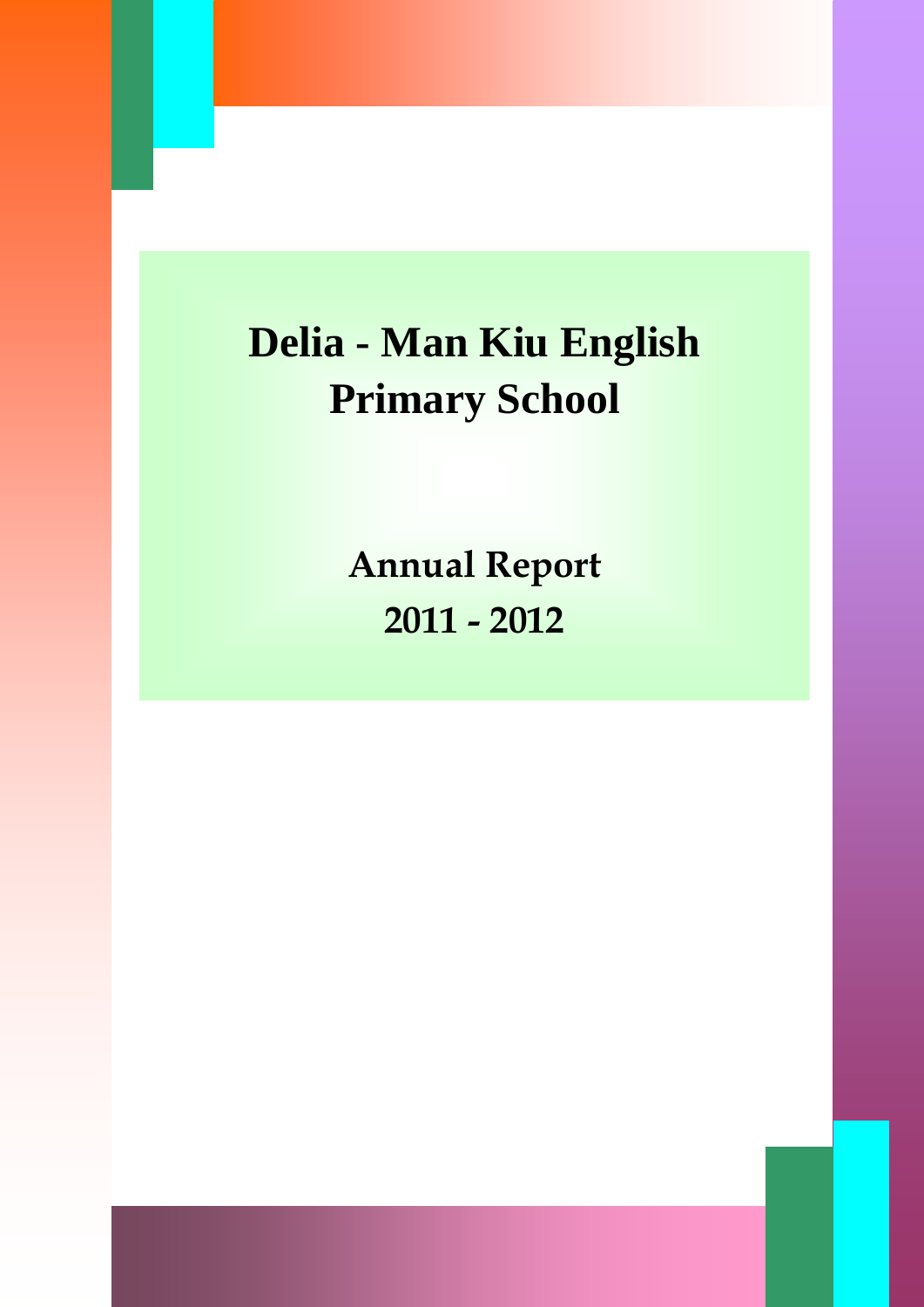## **Delia - Man Kiu English Primary School**

## School Vision & Mission

## **Vision and Mission:**

- We envision Delia Man Kiu English Primary School to become "**OUR HOME**". Of which, students are **O**pen-minded, strive to **U**nderstand people of different cultures and places with mutual **R**espect. Thereafter, achieving a society of **H**armony is our **O**bligation by fulfilling the virtues of **M**orality and **E**quality.
- The school devotes to actualize the vision in accordance with the spirit of school motto "Harmony in Diversity". The school is committed to cater appropriate education for students with diverse needs in knowledge, skills and attitude, despite their ethnicities, beliefs and socio-economic background.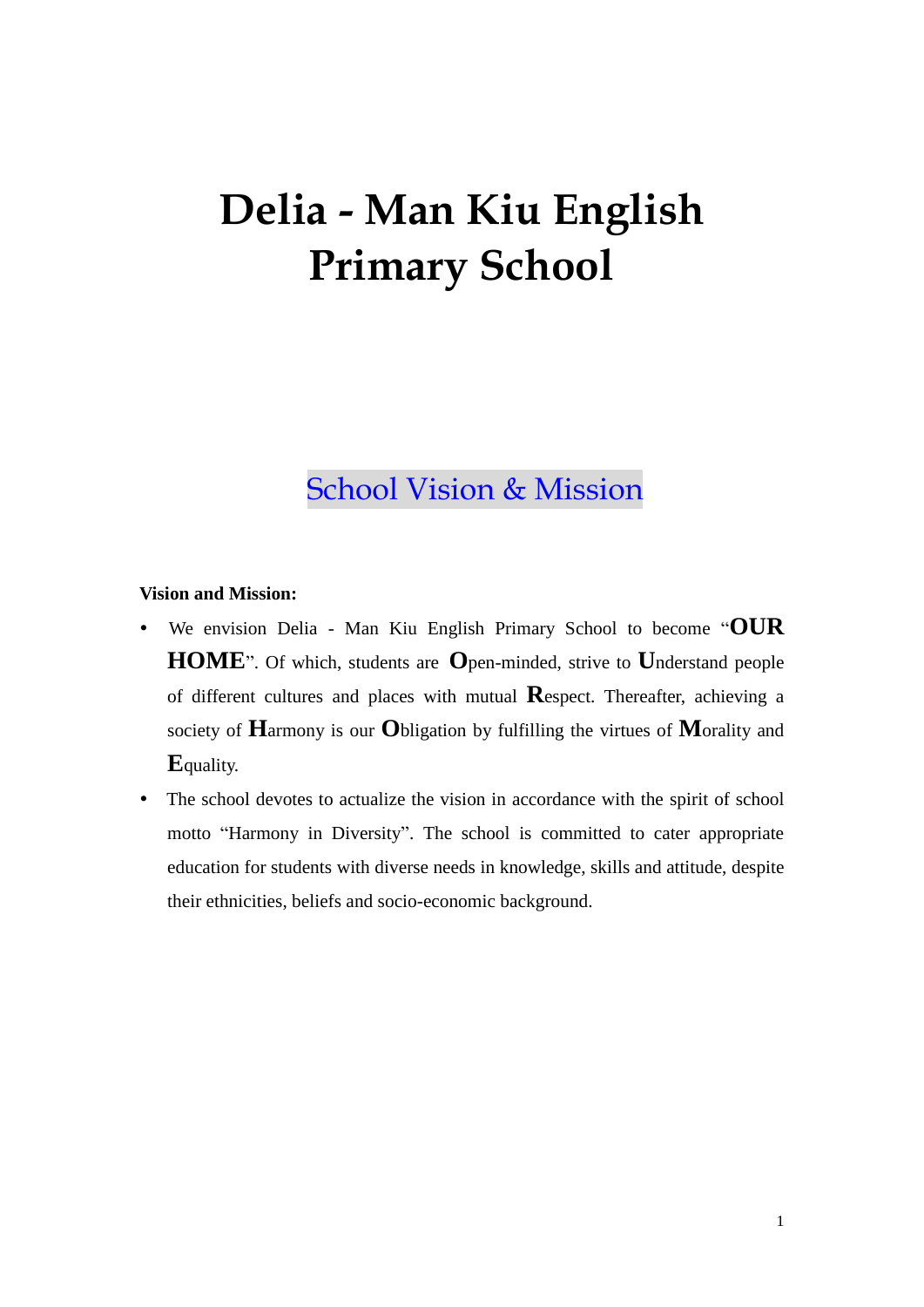## **ADMINISTRATION**

| <b>Major Concerns</b> | <b>Strategies</b>                                  | Success Criteria                          | Method of Evaluation      | Effectiveness                                    |
|-----------------------|----------------------------------------------------|-------------------------------------------|---------------------------|--------------------------------------------------|
| Increase the          | - Providing support to new teachers                | - New teachers can better adapt to school | - Report from teachers    | - The newly joined teachers know the school      |
| effectiveness of      | - Experienced teachers act as mentors and assist   | routines.                                 | during meetings           | routine better. They understand the students     |
| teaching and          | new teachers.                                      | - Teaching can be improved by providing   | - Evaluation of students' | better for good planning of their lessons.       |
| learning in class     | - Regular sharing meetings of new teachers on      | assistance after the class visit and the  | exam results              | - They support each other a lot. They            |
|                       | teaching.                                          | regular sharing meetings                  | - Report from teachers    | exchanged experiences on successes and           |
|                       | Class visit of new teachers is arranged earlier to |                                           | through the class visits  | failure classroom management in the sharing      |
|                       | mature their teaching.                             |                                           |                           | meetings.                                        |
|                       |                                                    |                                           |                           |                                                  |
|                       | - Enhancing communication between teachers in      | Teachers' discussions and sharings during | - Report from teachers    | - Saturday meetings provide teachers of the      |
|                       | the same level by attending meetings on            | the meetings are recorded on the minutes. | during the meetings.      | same grade a good chance to share ideas and      |
|                       | Saturdays regularly.                               |                                           |                           | promote closer target activities of the same age |
|                       |                                                    |                                           |                           | group of students, especially on understanding   |
|                       |                                                    |                                           |                           | on students' behavior and students' studies.     |
|                       |                                                    |                                           |                           | - The minutes of the meeting has to be submitted |
|                       |                                                    |                                           |                           | before leaving school on that day.               |
|                       |                                                    |                                           |                           |                                                  |
|                       | - Early referral of SEN students (Special          | - Suitable assistance provided to SEN     | - Teachers' questionnaire | - While our teaching staff members have no       |
|                       | Education Needs) to the social worker              | students                                  | - Evaluation of SEN       | special training in teaching SEN students, we    |
|                       |                                                    | Enhanced teaching by minimizing           | students' results         | always share ideas on how to identify SEN        |
|                       |                                                    | individual differences                    |                           | students. The tasks teachers can do in everyday  |
|                       |                                                    |                                           |                           | lessons. Regular meetings are held with the      |
|                       |                                                    |                                           |                           | social worker to work together to assist the     |
|                       |                                                    |                                           |                           | students need special attention.                 |
|                       |                                                    |                                           |                           |                                                  |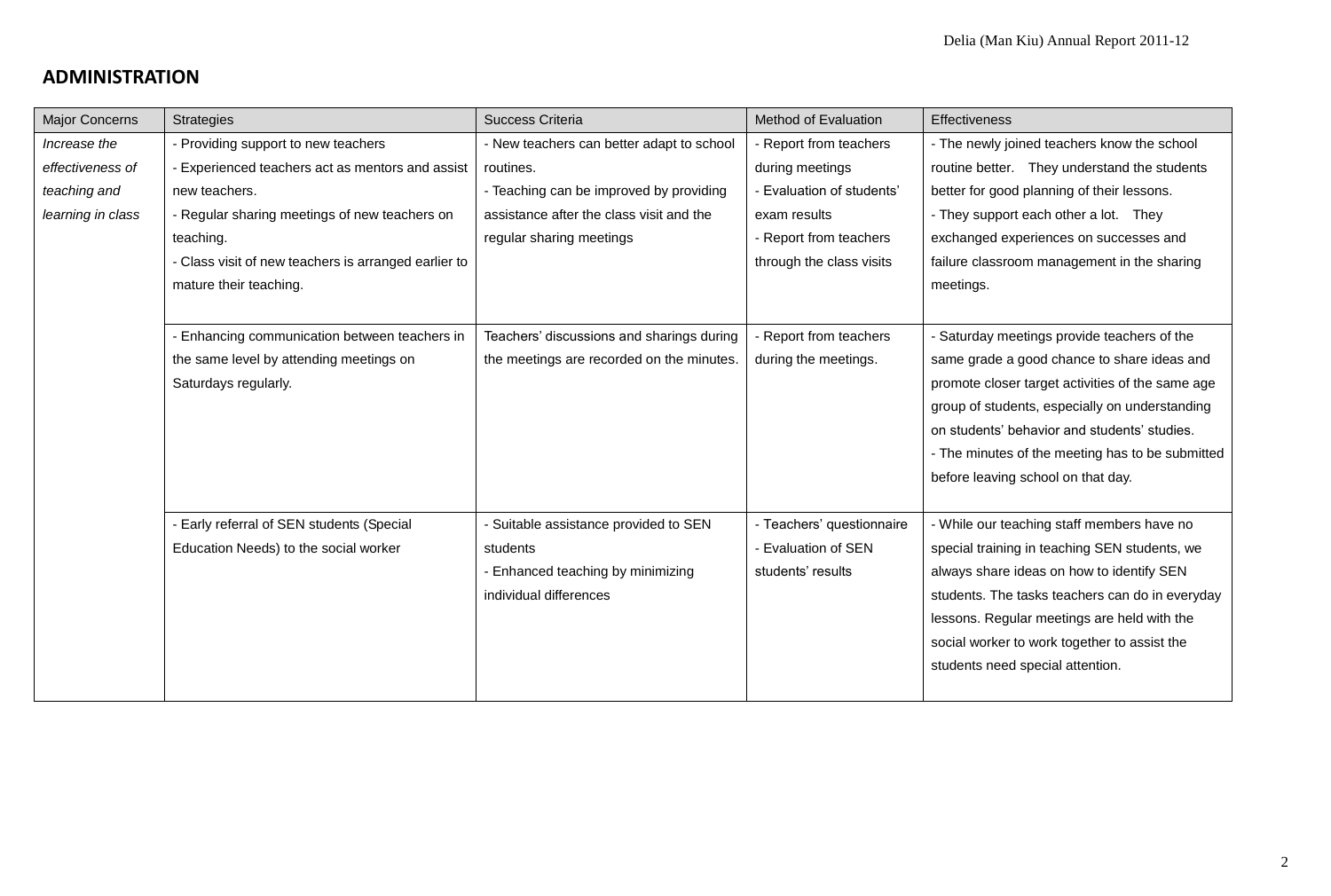| <b>Major Concerns</b> | <b>Strategies</b>                                   | Success Criteria                          | Method of Evaluation         | Effectiveness                                      |
|-----------------------|-----------------------------------------------------|-------------------------------------------|------------------------------|----------------------------------------------------|
| Increase the          | - Providing resources in developing different       | - Students can learn Chinese more         | - Feedback from students     | - Library teacher arranged activity on "the world  |
| effectiveness of      | subjects (Chinese Language, English, Library).      | effectively Build up students'            | and language teachers.       | reading day", all students are asked to read aloud |
| teaching and          | - Assistance from Chinese Language Support          | self-confidence in speaking Chinese.      | -Students' participation in  | a piece with the teachers. They are also asked     |
| learning in class     | group of EDB helps teachers to develop              | - Increase students' interest in English. | phonics class, story-telling | to raise a question after reading the piece.       |
|                       | different strategies in teaching Chinese.           | Enhance students' interest and            | session and reading          | - Chinese streaming class is also one of the       |
|                       | - Chinese tutorials are held after school to assist | autonomy in reading.                      | Scheme.                      | school policies to help students who have          |
|                       | those who are weak in Chinese.                      |                                           |                              | different background. Students are put into        |
|                       | - Inviting non-Chinese speaking students to         |                                           |                              | different Chinese ability group during regular     |
|                       | perform Chinese drama.                              |                                           |                              | lessons.                                           |
|                       | - Providing phonics class during tutorial lesson    |                                           |                              |                                                    |
|                       | and story-telling session during lunch recess.      |                                           |                              |                                                    |
|                       | - Promoting reading scheme.                         |                                           |                              |                                                    |
|                       |                                                     |                                           |                              |                                                    |
| Implement             | - Our first parent-teacher association was          | 80% positive feedback from parents and    | -Stakeholders' survey        | -The PTA is not yet well developed. However, we    |
| partnership           | established in 2011.                                | teachers in respective questionnaires.    | -Questionnaire from          | arranged one activity, the Red Day, a "fund        |
| between school and    | - Promote opportunities for parents to join         |                                           | parents and teachers.        | raising day".                                      |
| parents               | school activities by inviting them as judges for    |                                           |                              |                                                    |
|                       | some activities                                     |                                           |                              |                                                    |
|                       | - To enhance parents' participation in school       |                                           |                              |                                                    |
|                       | events, parents were asked to hold some             |                                           |                              |                                                    |
|                       | activities for students.                            |                                           |                              |                                                    |
|                       |                                                     |                                           |                              |                                                    |
| Enhance students'     | Promotion of the environmental consciousness        | - Students and parents are positively     | - Activity evaluation and    | - The resued material design is one of the great   |
| character as a        | Organize different activities such as reused        | support and participate.                  | review.                      | success activities held in our school this year.   |
| global citizen        | material fashion design competition and one         | - Large number of participants.           | - Record of participation.   | The students really used some used                 |
|                       | person one plant.                                   |                                           |                              | material to design something useful in             |
|                       |                                                     |                                           |                              | our everyday life, such as table lamp, a           |
|                       |                                                     |                                           |                              | tin jewel box, bookmarks, the reused               |
|                       |                                                     |                                           |                              | material fashion design competition.               |
|                       |                                                     |                                           |                              |                                                    |
|                       |                                                     |                                           |                              |                                                    |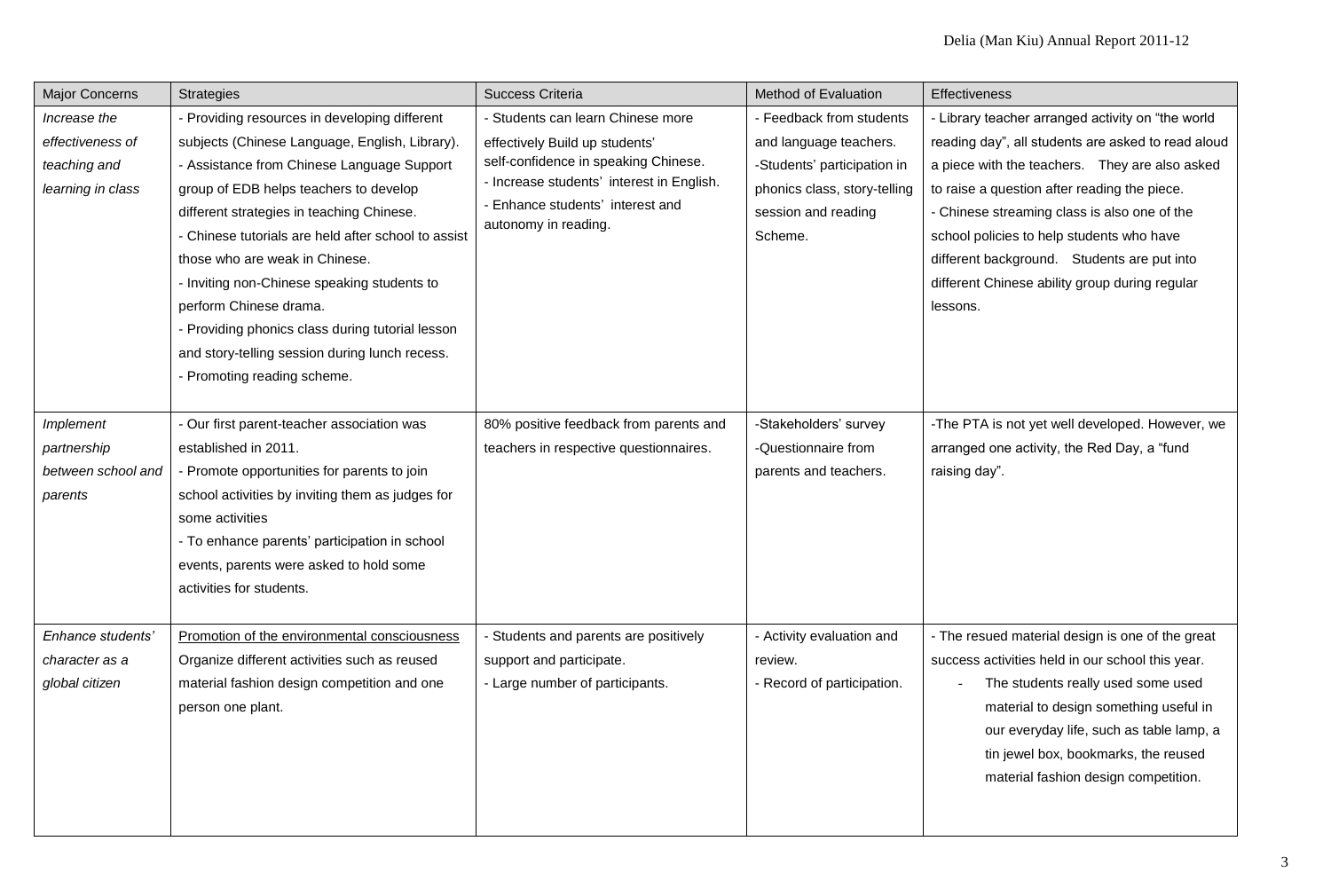| <b>Major Concerns</b> | <b>Strategies</b>                                | Success Criteria                      | <b>Method of Evaluation</b> | <b>Effectiveness</b>                                 |
|-----------------------|--------------------------------------------------|---------------------------------------|-----------------------------|------------------------------------------------------|
| Enhance students'     | Enhancement the ability to take care of oneself  | Students can manage their own aspects | - Feedback from students.   | - The lunch box disposal scheme is only a            |
| character as a        | Implement the lunch box disposal scheme and      | and learn how to work independently.  | parents and teachers.       | successful activity. It is a new activity introduced |
| global citizen        | tutorial class after school.                     |                                       |                             | to students. All students are asked to bring their   |
|                       |                                                  |                                       |                             | own lunch utensils throughout the year. Some         |
|                       |                                                  |                                       |                             | student helpers are trained to guide all the         |
|                       |                                                  |                                       |                             | students who dispose the lunch box. All students     |
|                       |                                                  |                                       |                             | are practicing to throw away the left food and put   |
|                       |                                                  |                                       |                             | all the foil lunch boxes properly together. This     |
|                       |                                                  |                                       |                             | helps the menial staff to use less litter bag less   |
|                       |                                                  |                                       |                             | than before. It have been saved about 1/4 of the     |
|                       |                                                  |                                       |                             | litter bags a year.                                  |
|                       | Enhancement of the responsibility of a citizen   | Students participate actively in the  | - Assembly worksheets       | - A new arrangement is set this year. All teachers   |
|                       | Bi-weekly assembly helps to improve students'    | assemblies and activities.            | and follow up work.         | concerned have to prepare topic of moral sharing     |
|                       | manners and interpersonal skills. Police talk is | · Students favourite award and other  | - Feedback from students    | in the assembly. A pre-task worksheet and            |
|                       | also included.                                   | prizes are presented openly.          | and teachers.               | post-task worksheet should be prepared by the        |
|                       | Promote opportunities for students to vote for   |                                       |                             | teachers. A folder is provided by the school to      |
|                       | their favourite piece of work in competitions.   |                                       |                             | students to keep all these activity worksheets.      |
|                       |                                                  |                                       |                             | Class teachers are responsible to read their work    |
|                       |                                                  |                                       |                             | of the task. Class teachers make their point of      |
|                       |                                                  |                                       |                             | view to share with the students on their paper.      |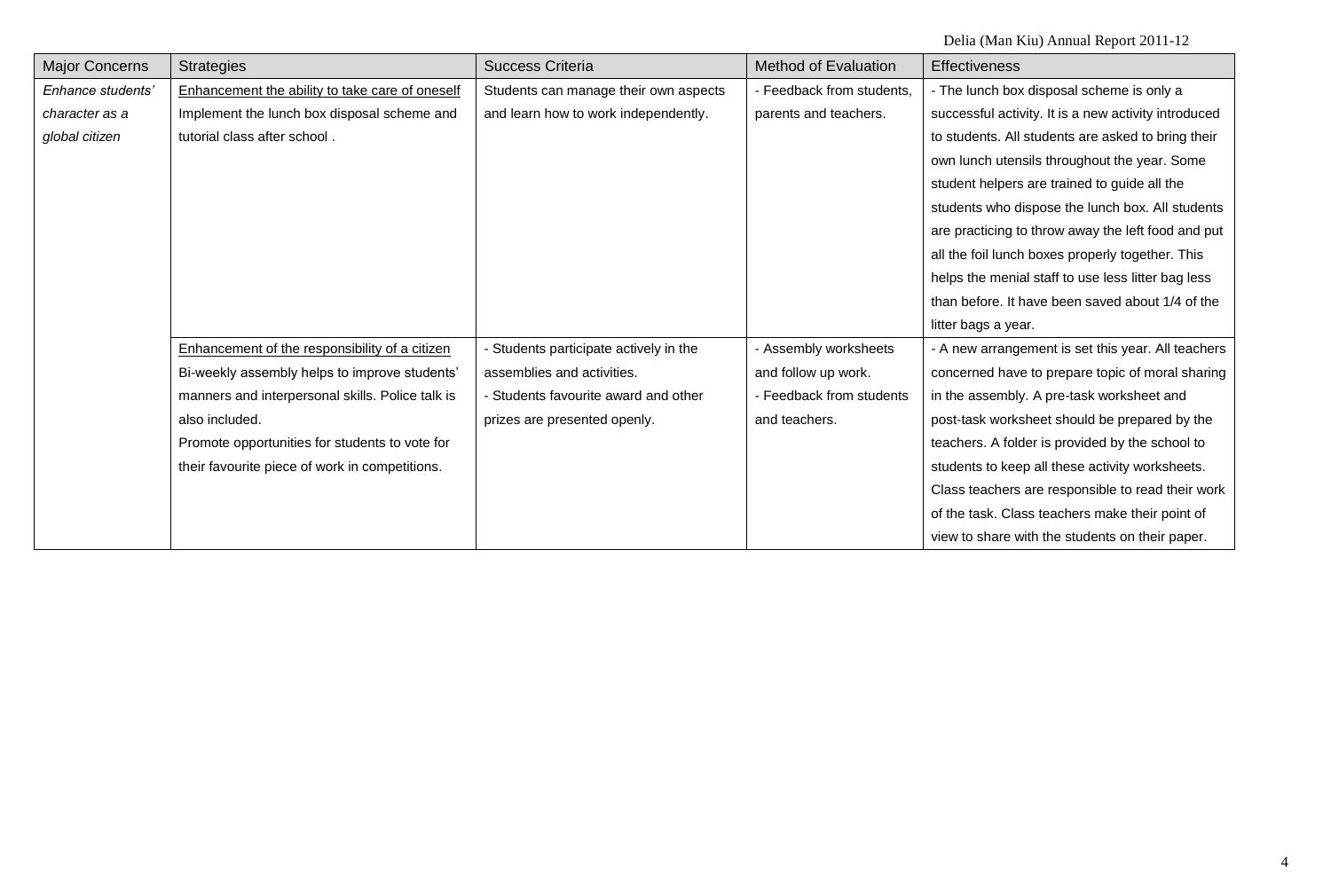### ACADEMIC – General Studies

| <b>Major Concerns</b> | <b>Strategies</b>                                   | Success Criteria                           | <b>Method of Evaluation</b> | Effectiveness                                      |
|-----------------------|-----------------------------------------------------|--------------------------------------------|-----------------------------|----------------------------------------------------|
| Better                | - Provide different kinds of "Other learning        | - Percentage of participation and positive | - Outing portfolio &        | - Continue to organize the "Lunch box disposal     |
| understanding and     | experiences" (OLE) such as the educational          | reflection in their portfolio.             | - Observation by teachers   | scheme and" and introduces "Using Own Eating       |
| concerns in local     | outings to museums, government department and       |                                            |                             | Utensils Scheme".                                  |
| society               | other facilities of some public utilities.          |                                            |                             | Continue to arrange the Reused material design     |
|                       | - Arrange more service learning activities to       | - Percentage of participation and positive | - Service portfolio &       | competition.                                       |
|                       | encourage students participate in more activities   | reflection in their portfolio.             | Observation by teachers     | - Arrange recycle box in each classroom.           |
|                       | related to social needs such as visiting of elderly |                                            |                             | - Provide some environmentally-friendly            |
|                       | home and some special needs schools.                |                                            |                             | instructions such as "Energy labelling system"     |
|                       | - Encourage students to concern local affair by     |                                            | - Questionnaire             | and guidelines of using water to remind students   |
|                       | some activities such as newspaper reading           | - Percentage of participation & quality of | & judges' comments          | about the conservation of electricity and use of   |
|                       | scheme, general studies quiz competition and        | products / performance.                    |                             | water in daily lives.                              |
|                       | weekly sharing related to social affairs of Hong    |                                            |                             |                                                    |
|                       | Kong.                                               |                                            |                             |                                                    |
| Better                | - Arrange some educational talks by some            | - Positive feedback shown in the           | - Questionnaire             | - Arrange the weekly or bi-weekly General          |
| understanding and     | international organization such as Oxfam and        | questionnaire.                             |                             | Knowledge Challenging Quiz in order to arouse      |
| concerns in world     | World Vision to arouse students' awareness in       |                                            |                             | their interest in knowing more interesting general |
| issues                | concerning the people in needs.                     |                                            |                             | knowledge.                                         |
|                       | - Prepare more discussion during the lessons in     | - Positive feedback from students          | - Teacher's observation     | - Invite some voluntary or government              |
|                       | order to help students understand the global        |                                            |                             | organizations such as Oxfam, World Vision and      |
|                       | issue in a critical ways.                           |                                            |                             | Health Department to hold some educational         |
|                       | - Arrange different kinds of activities such as     |                                            |                             | talks related to the local and world issues.       |
|                       | "Reused Material Design competition", "Energy       | - Positive feedback shown in the           | - Questionnaire             | - Prepare a monthly radio news report campaign     |
|                       | Saving Week" and the sharing of global issues to    | questionnaire                              |                             | to let student have chances to share some          |
|                       | echo the global issue in an effective way.          |                                            |                             | important news and hot issues with the             |
|                       |                                                     |                                            |                             | schoolmates.                                       |
|                       |                                                     |                                            |                             | - J.5-6 students have to do the                    |
|                       |                                                     |                                            |                             | monthly-newspaper cutting in order to establish    |
|                       |                                                     |                                            |                             | the habit of reading newspaper. Besides, J.3 and   |
|                       |                                                     |                                            |                             | J.4 students have to do a "One minute speech"      |
|                       |                                                     |                                            |                             | and "Two minutes speech" related to the current    |
|                       |                                                     |                                            |                             | issues respectively in each semester.              |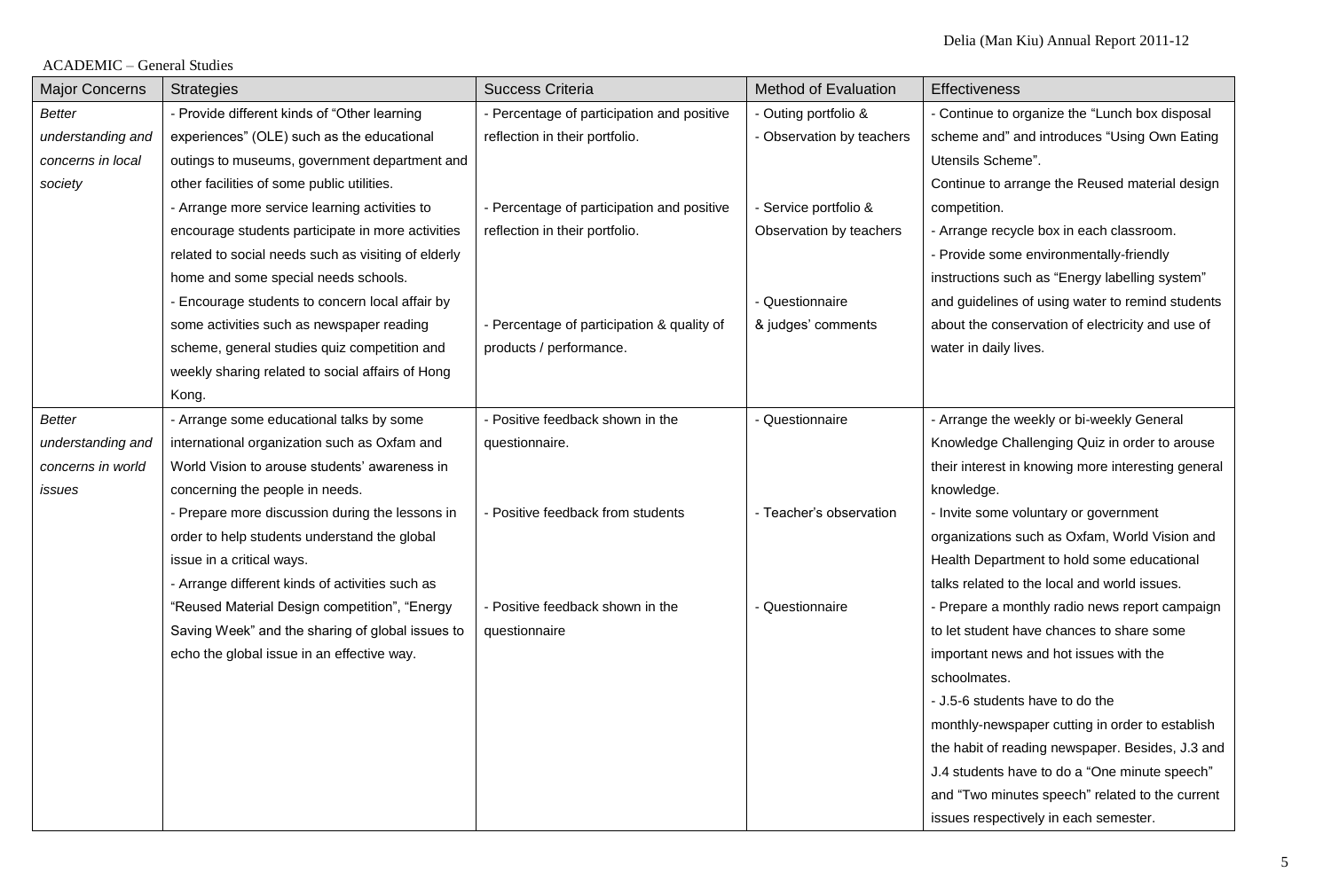ACADEMIC – Mathematics

| Major Concerns       | <b>Strategies</b>                               | Success Criteria                     | Method of Evaluation    | Effectiveness                                        |
|----------------------|-------------------------------------------------|--------------------------------------|-------------------------|------------------------------------------------------|
| Students'            | - 5 minutes arithmetic quiz before starting     | The percentage of correct arithmetic | - Test and examination. | - Most of the students' calculation accuracy and     |
| arithmetic skill can | every lesson.                                   | questions will be increased.         |                         | speed are inproved. Some previous chapters           |
| be improved          | - Setting up a Math corner, it can encourage    |                                      |                         | questions can be included in 5 mins quiz.            |
|                      | students to answer the arithmetic questions     |                                      |                         | Students loves doing arithemetic questions           |
|                      | mentally every day                              |                                      |                         | mentally in class rather than in recess.             |
|                      |                                                 |                                      |                         | Every level student can do kumon math in next        |
|                      |                                                 |                                      |                         | year.                                                |
|                      |                                                 |                                      |                         | - Some teachers report that the drilling time of     |
|                      |                                                 |                                      |                         | arithmetic quiz is not enough as the schedule of     |
|                      |                                                 |                                      |                         | teaching is too tight.                               |
|                      |                                                 |                                      |                         | - The lower ability students should spend more       |
|                      |                                                 |                                      |                         | time to pracitse their arithmetics calculation (e.g. |
|                      |                                                 |                                      |                         | Drilling in tutorial lesson).                        |
| Enhance students'    | - Teachers teach students use 4 steps problem   | The result quiz will be improved.    | - Pre and post quizzes. | - Students understand 4 steps problem solving        |
| problem solving      | solving skill to teach student to solve the     |                                      |                         | skill                                                |
| skill                | problem solving question.                       |                                      |                         | - Some students still no idea in problem solving.    |
|                      | - Student can show their strategies of solving  |                                      |                         | But some students will try to do it. I will suggest  |
|                      | problem by group discussion in the lesson or in |                                      |                         | that students can answer at least one                |
|                      | the homework.                                   |                                      |                         | problem-solving question by drawing picture.         |
| TSA result will be   | J3 and J6 students will have 2 extra            | The percentage of TSA result will be | <b>TSA</b>              | - Teachers agrees that two extra lesson used for     |
| improved             | mathematics tutorial lessons for TSA and        | increased                            |                         | TSA practise.                                        |
|                      | Pre-S1 from November                            |                                      |                         | - Moreover, students can try to do TSA questions     |
|                      |                                                 |                                      |                         | in early time because students forget what they      |
|                      |                                                 |                                      |                         | learn in J.1-2, 4-5.                                 |
|                      |                                                 |                                      |                         | - Teachers can give students to do TSA question      |
|                      |                                                 |                                      |                         | in lesson time / WS / CW.                            |
|                      |                                                 |                                      |                         | - But teachers reflect that school should take a     |
|                      |                                                 |                                      |                         | good balance between the tutorial lesson and the     |
|                      |                                                 |                                      |                         | TSA extra lessons.                                   |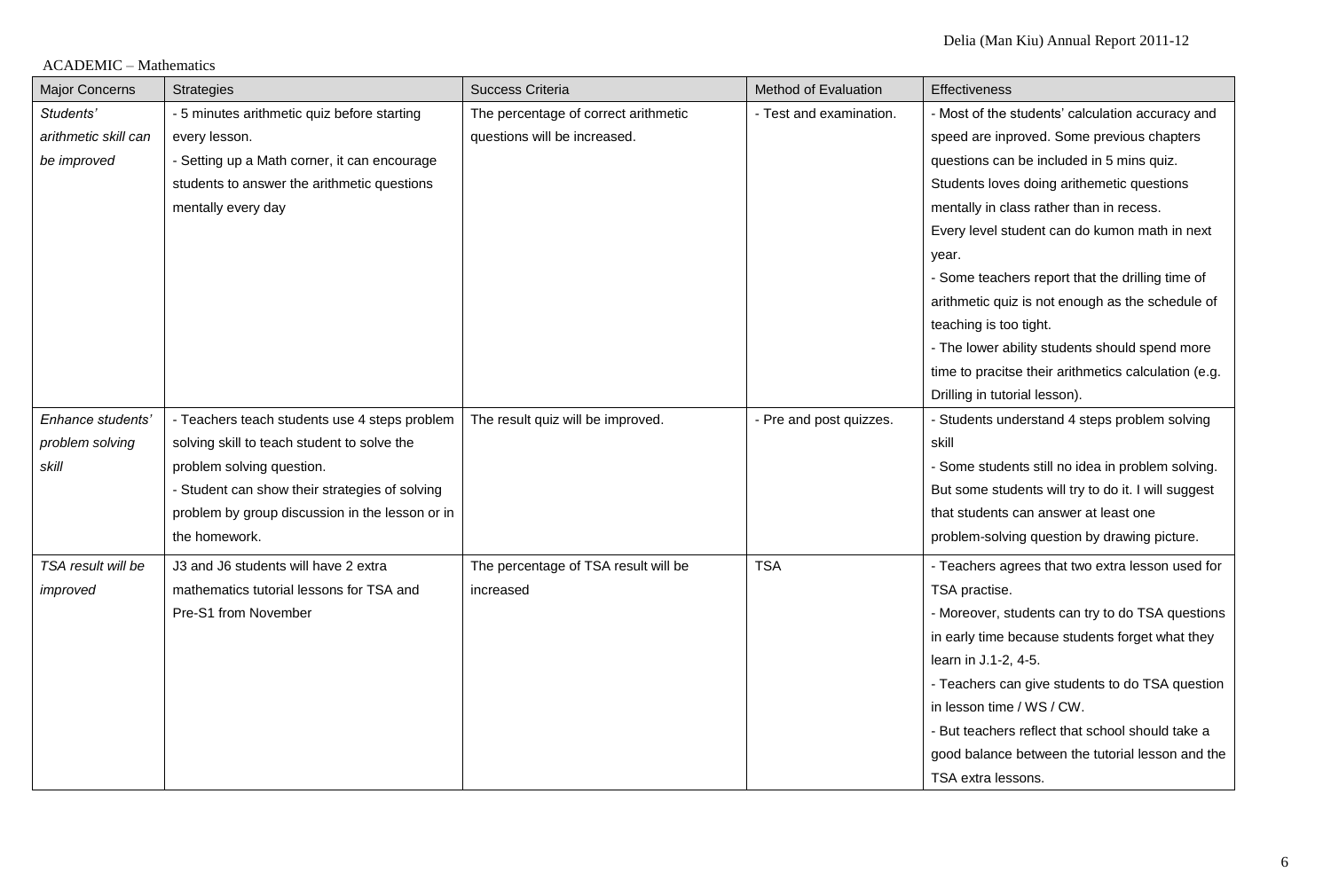| <b>Major Concerns</b> | <b>Strategies</b>                               | Success Criteria                             | Method of Evaluation    | <b>Effectiveness</b>                                |
|-----------------------|-------------------------------------------------|----------------------------------------------|-------------------------|-----------------------------------------------------|
| Teachers use          | Streaming classes in each level Mathematics     | By observation of teachers teaching skill in | Record of CLP, lesson   | - All teachers agrees that take out the lower       |
| different teaching    | lesson.                                         | lesson observation                           | plan, teaching material | ability students from each class is better. As it   |
| strategies or         | Teachers will have a collaborative lesson       |                                              |                         | can save time and arrange the class acitivities for |
| activities for        | planning (CLP) every 2-3 weeks.                 |                                              |                         | similar ability students. But don't arrange the the |
| students in           |                                                 |                                              |                         | math lesson in first lesson as most of the time     |
| different learning    |                                                 |                                              |                         | students could not come out on.                     |
| abilities             |                                                 |                                              |                         | - CLP should be carried on next year. Moreover,     |
|                       |                                                 |                                              |                         | if the same level math teacher have the same        |
|                       |                                                 |                                              |                         | free lesson, then they can do the CLP in that       |
|                       |                                                 |                                              |                         | lesson.                                             |
|                       |                                                 |                                              |                         | - School should enourage teachers to attend the     |
|                       |                                                 |                                              |                         | Teaching skill course held by the EDB.              |
| Set up a good         | Keep the record of Math teaching tools and buy  | The number of teaching tools are enough for  | The record of teaching  | - Some of the teaching aids are broken, and the     |
| teaching material     | the certain amount of teaching tools this year. | students to use                              | tools                   | quantity of the teaching aids is not enough for the |
| storage               | Set up a resource folder in intranet to save up |                                              |                         | different / same level students to use them in the  |
|                       | all software teaching material and lesson plans |                                              |                         | same period.                                        |
|                       | made by the teachers                            |                                              |                         | - Math Panel should check the math topic of each    |
|                       |                                                 |                                              |                         | level to prevent students use the same teaching     |
|                       |                                                 |                                              |                         | aids in same period.                                |
|                       |                                                 |                                              |                         | - We have to keep good record of the teaching       |
|                       |                                                 |                                              |                         | aids and buys the enough quantity of teaching       |
|                       |                                                 |                                              |                         | aids.                                               |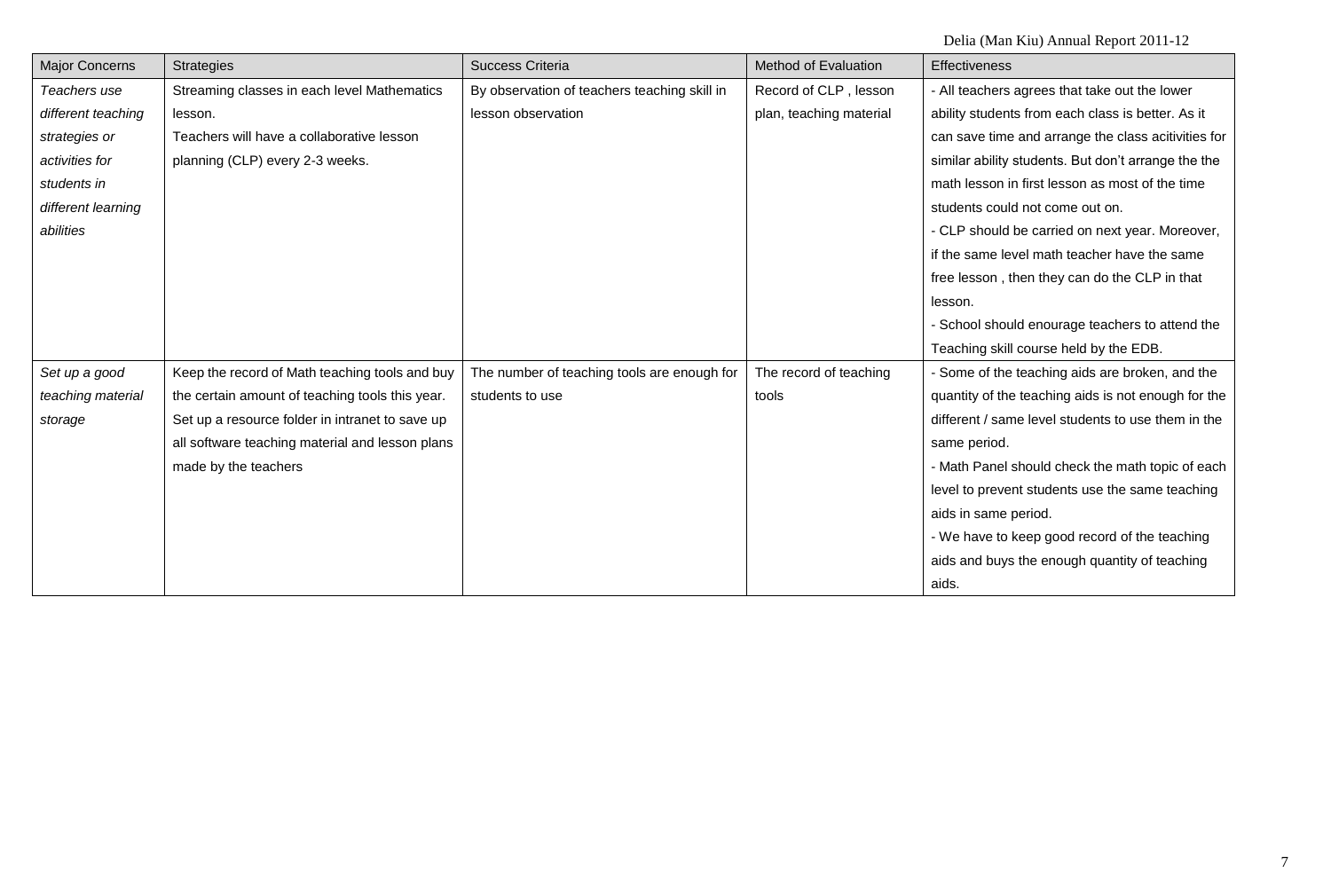ACADEMIC – Chinese

| 提升學生在TSA(全 | 聆聽方面:       | 80%學生能根據影片內容回答  | TSA練習 | - 由於本學年訂閱 TSA 模擬試題的時間較預計的遲,這導致了原來  |
|------------|-------------|-----------------|-------|------------------------------------|
| 港性系統評估)的成  | 看影片         | 老師的指定問題         |       | 擬定的 TSA 寫作,聆聽等的訓練計劃也被推遲。日後我們建議可    |
| 績          | (例如:伊索寓言)   |                 |       | 提早預訂所需要的 TSA 模擬試題,這樣便可加長 TSA 寫作及聆聽 |
|            | 做 TSA 練習    |                 |       | 訓練的時間,使學生在這方面的準備更加充足。              |
|            | 說話方面        | 80% 學生能進行個人短講或交 | 互評紀錄  |                                    |
|            | 個人短講 / 小組討論 | 談               | 評估報告  |                                    |
|            | 做TSA練習      |                 |       |                                    |
|            | 閱讀方面        | 80%學生在「閱讀課」期間閱  | TSA練習 |                                    |
|            | 閱讀報章        | 讀指定的新聞版,並寫下有關內  |       |                                    |
|            | 做TSA練習      | 容及讀後感在讀書報告中     |       |                                    |
|            | 寫作方面        | 80% 學生定期寫週記     | TSA練習 |                                    |
|            | 寫週記 / 童詩寫作  |                 |       |                                    |
|            | 做TSA練習      |                 |       |                                    |
| 提升整體學生的中   | 小一至小二       | 學生能向老師作匯報       | 評估報告  | - 本學年的中文閱讀計劃未如理想,最可能的原因是我們今年的閱     |
| 文水平        | 聽說訓練 -觀看影片  |                 |       | 讀計劃在執行時間上頗為倉促,使老師未能有充足時間教授學生的      |
|            | 小三至小四       | 學生的閱讀速度提升       | 評估報告  | 一些閱讀技巧,故在下學年,我們建議可在九、十月便執行中文閱      |
|            | 閱讀訓練 -閱讀書籍  |                 |       | 讀計劃,讓老師有更充足的時間去準備他們的閱讀教學。          |
|            | 小五至小六       | 學生的批判性思考。立論技巧改  | 評估報告  | - 本學年的中文圖書數量雖然多,但大多的中文圖書都是前校遺留     |
|            | 讀寫訓練 - 辯論比賽 | 善               |       | 下來的,這些中文圖書對非華語學生來說,難度着實太高,並不太      |
|            |             |                 |       | 適合非華語學生閱讀,故我們建議下學年可添置一些適合非華語學      |
|            |             |                 |       | 生閱讀的中文圖書,讓我們能更有效地推行下學年的中文閱讀計       |
|            |             |                 |       | 劃。整體來說,本學年的創意寫作比賽是成功的,故建議來年可繼      |
|            |             |                 |       | 鑟沿用,或可在一些内容細節上作些許微調即可。             |
|            |             |                 |       | - 我們認為語文閣內的座位安排僅適合低年級學生,故高年級學生     |
|            |             |                 |       | 很少會有機會使用語文閣,另外語文閣的電腦設備也十分老舊,經      |
|            |             |                 |       | 常出現故障,這也是甚少老師使用語文閣的原因之一。為了日後能      |
|            |             |                 |       | 使老師多些使用語文閣,我們建議可重新編排語文閣內的座位或更      |
|            |             |                 |       | 新語文閣內的電腦設備。                        |
|            |             |                 |       | - 整體來說,本學年的中文說話比賽是成功的,故建議來年可繼續     |
|            |             |                 |       | 沿用,至於準備時間不足這個問題,我們建議可在7月大考過後才      |
|            |             |                 |       | 進行,由於那時所有常規的教學活動均己大部分完結,故我們可有      |
|            |             |                 |       | 更充足的時間來預備。                         |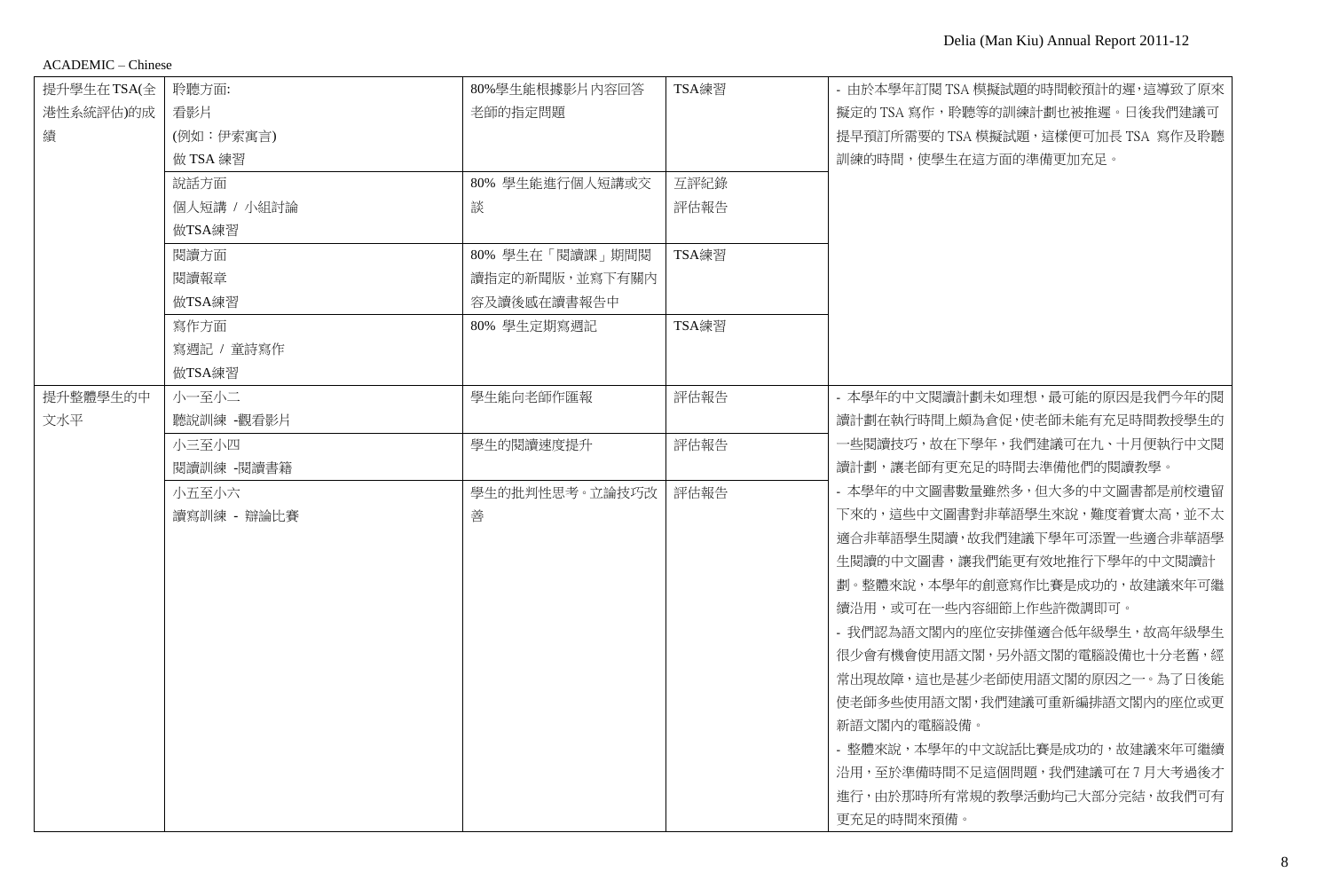| 加強教學交流   | 每學期進行一次觀課              | 老師能在會議中分享新知識 | 同儕觀課紀錄 | 中國語文課程的課題數目一向較中國語文調適課程部高出好好幾   |
|----------|------------------------|--------------|--------|--------------------------------|
|          |                        |              | 會議檢討   | 倍,故下學年可讓老師編排更多課題於略教部份,或將部份課文編  |
|          |                        |              |        | 為自學部份,這便可減低中國語文課程的課程內容,但同時又不會  |
|          |                        |              |        | 因完全不教而造成浪費。                    |
|          |                        |              |        | - 本學年的工作紙不論在程度,數量等各方面均令各老師滿意,故 |
|          |                        |              |        | 建議來年可繼續沿用,或可在一些內容細節上作些許微調即可。   |
|          |                        |              |        | 由於每班的能力各不相同,出現能力差異是必然的,故我們認為下  |
|          |                        |              |        | 學年的評估或測考卷可保留一些較具挑戰性的題型,但同時可加入  |
|          |                        |              |        | 一些較淺易的題型,或因應情況擴大這個部份,這樣便可讓一些能  |
|          |                        |              |        | 力較弱的學生也能得到一定的分數。               |
|          |                        |              |        | 不論怎說,我們均認為現行的分組教學模式是成功的,故我們認為  |
|          |                        |              |        | 下學年仍可沿用,致於有部分學生仍未得到適切照顧的問題,我們  |
|          |                        |              |        | 認為可採取其他措施如擴大中文課後輔導班等方式來解決。     |
| 舉行不同活動和比 | -鼓勵學生參與各項校外比賽 (例如:中文朗誦 | 學生透過與其他參賽者的切 | -自評紀錄  | - 本學年所設計的教學活動既各老師滿意,故建議來年可繼續沿  |
| 賽,提昇學生對中 | 節)                     | 磋,提升本身的語文能力  |        | 用,或可在一些内容細節上作些許微調即可。           |
| 國語文科之興趣, |                        |              |        | - 我們的學生在學校內學習中文,甚少有機會去學習中華文化,揮 |
| 並發展他們在本科 | -推行「童詩創作」計劃            | 學生對寫作的興趣提高   | -自評紀錄  | 春設計比賽確實是一個難得的機會,為了使學生能對中華文化有更  |
| 的潛能。     |                        |              | -互評紀錄  | 佳的體會,我們建議下學年可加大推行揮春設計比賽的力度,如在  |
|          |                        |              | -評估報告  | 學生設計揮春時,讓學生了解揮春的由來,或揮春上各祝賀語的意  |
|          |                        |              |        | 思等。                            |
|          |                        |              |        | - 本學年除了書法比賽外,沒有任何針對改善學生書寫中文字體的 |
|          |                        |              |        | 教學活動,故我們建議在下學年可加入更多相關的活動,或在已有  |
|          |                        |              |        | 的教學活動內,滲入更多有關改善學生書寫中文字體的於其中教學  |
|          |                        |              |        | 元素。                            |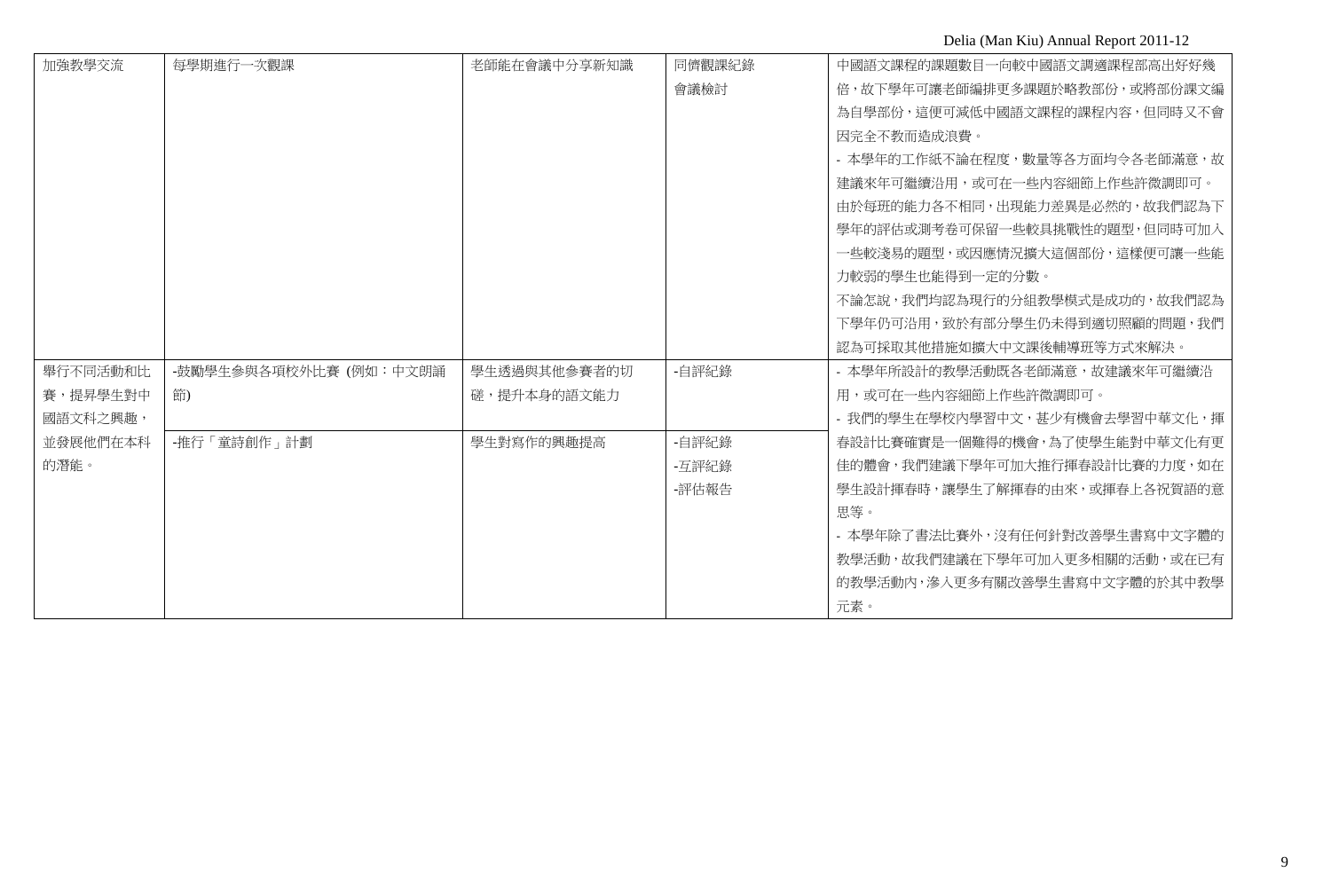ACADEMIC - English

| <b>Major Concerns</b>   | <b>Strategies</b>                                   | Success Criteria               | Method of Evaluation   | Effectiveness                                                      |
|-------------------------|-----------------------------------------------------|--------------------------------|------------------------|--------------------------------------------------------------------|
| <b>Improve Spelling</b> | - Phonics                                           | - Students are able to use     | Observation in class   | - J.1-5 Teachers were able to cover Phonics skills in the syllabus |
| <b>Skills</b>           | - Teach all the phonics learning items for all      | phonics to enhance their       |                        | but there was not enough time to do reinforcement.                 |
|                         | grades, even grade 1-3 (see appendix 1)             | reading ability                |                        | - J.6 Teachers could cover 70% - 80% in the syllabus, effort was   |
|                         | Set the spelling list of words with the same        |                                |                        | put in grammar teaching and other variety of activities in the new |
|                         | consonants, vowels, blends, diphthongs to get       |                                |                        | textbooks.                                                         |
|                         | students familiar with the spelling rules.          |                                |                        | - 2 full rounds of Phonics reinforcement class for J.1 less able   |
|                         | - Sight words / High frequency words.               |                                |                        | students were successfully done by Mr Chislett (NET) using 'Jolly  |
|                         | - Provide practice at sight recognition             |                                |                        | Phonics'. Students were very motivated and interested in           |
|                         | and spelling of sight words                         |                                |                        | learning English.                                                  |
|                         |                                                     |                                |                        | - Students were familiar with the learning patterns but lack of    |
|                         |                                                     |                                |                        | practice time.                                                     |
| Increase students'      | 1. Reading                                          | - Students show great interest | - Reading Journal      | -Teachers had tried doing the peer sharing occasionally. They      |
| incentive in reading    | Modify existing reading programme by                | in reading                     | - Class teacher's      | found it fun and effective, but could not afford to exercise as a  |
| and writing             | introducing:                                        | - Students like home reading   | feedback               | regular basis.                                                     |
|                         | i. Peer sharing (e.g. group to group story          | - Parents support students     | - Parent's feedback    | - Students were familiar with home reading as a preparation of     |
|                         | telling, story-telling buddies, carpet story time.) | daily                          |                        | lessons. J.1-2 students reflected                                  |
|                         | ii. Home reading (daily 15-minute reading           | - 50% of students achieved     |                        | a positive support from their parents.                             |
|                         | aloud time to parents / family members)             | awards                         |                        | - Reading scheme started in May 2012 owing to the closing of the   |
|                         | iii. Award scheme                                   |                                |                        | school library.                                                    |
|                         | 2. Writing                                          | - Students show great interest | - Formative assessment | - Varieties of writing genres were introduced and students had a   |
|                         | Introduce students different writing strategies     | in writing.                    | (performance rubrics)  | regular practice in writing and showed interest in learning new    |
|                         | for a variety of writing genres, e.g. collaborative | - Teachers and students find   | - Reflection sheet     | writing genre.                                                     |
|                         | writing                                             | the materials useful and       | - Self Evaluation form | J.4 & J.5 teachers found drafting good for students but took much  |
|                         |                                                     | effective.                     | - Test & Exam          | time during the whole process                                      |
|                         |                                                     |                                |                        | - Teachers found performance rubrics easy to manage but not as     |
|                         |                                                     |                                |                        | effective as recording marks.                                      |
|                         | 3. Encourage more inspiring internal / External     | - More literacy writing are    | - Performance quality  | - Students' exam result reflected a slight progress in expression, |
|                         | competitions focus on reading and writing, e.g.     | displayed in the classroom.    | - Adjudicators'        | content and organization but they were still weak in use of        |
|                         | Reader's Theatre Competition, Radio Drama           | - High participation           | comments               | grammar.                                                           |
|                         | Script Writing Competition, Journal Writing         | - Good result                  | - Reflection sheet     | Teachers could not manage to start script writing as it would like |
|                         | Competition,                                        |                                |                        | much time to teach in class first.                                 |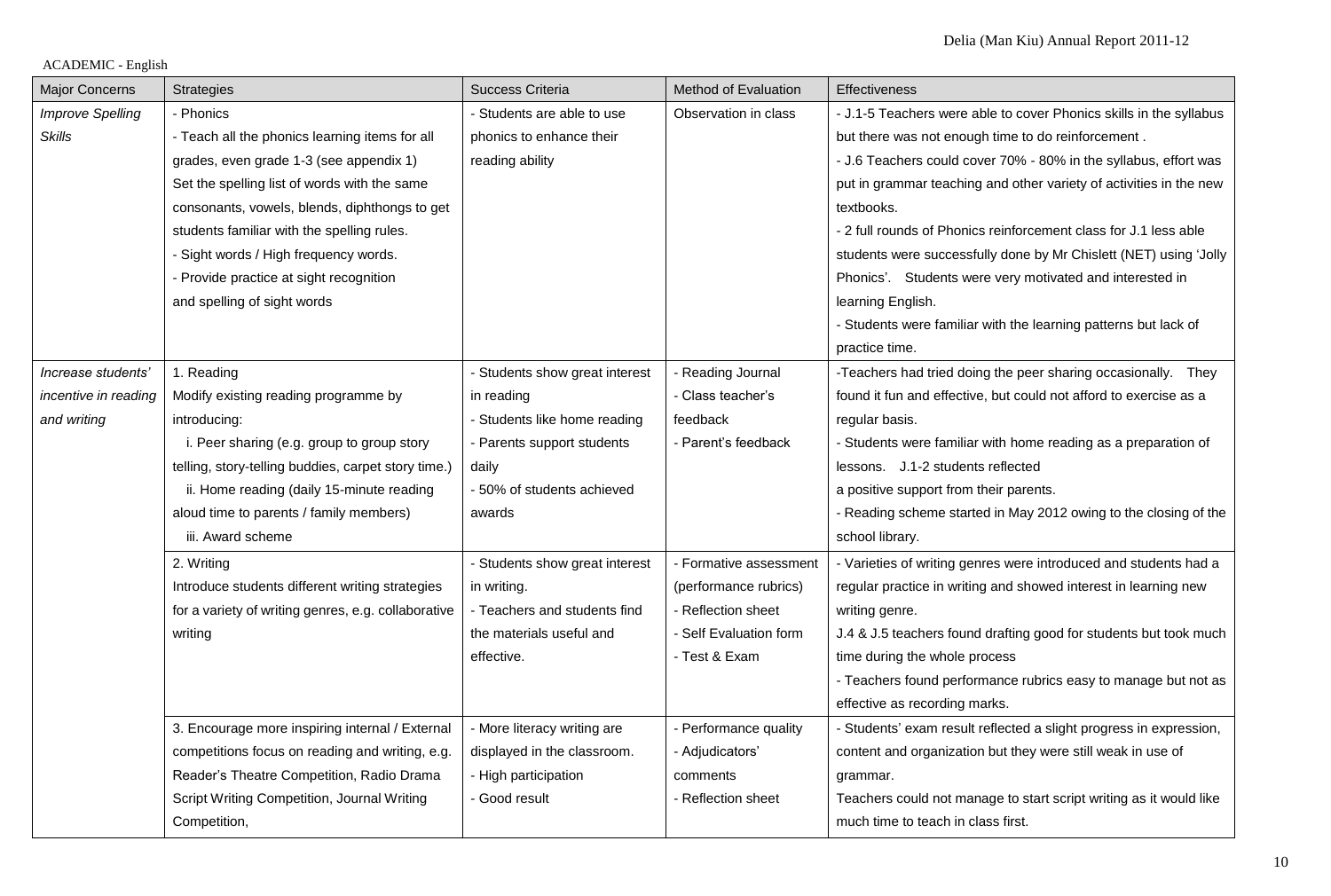| <b>Major Concerns</b> | <b>Strategies</b>                             | Success Criteria                | Method of Evaluation     | Effectiveness                                                      |
|-----------------------|-----------------------------------------------|---------------------------------|--------------------------|--------------------------------------------------------------------|
| To expose             | 1. Adopt 'Drama-in-Education' in curriculum   | - Positive comments from peer   | - Self-assessment.       | - Panel Chair demonstrated some drama games for using in           |
| students to more      |                                               | and self assessment             | - Peer assessment.       | class and some teachers did try them in lessons, students liked it |
| authentic             |                                               | - Students' presentation skills | - Class participation.   | very much                                                          |
| language-rich         |                                               | are improved                    |                          | - Teachers expressed that drama was an interesting element in      |
| learning              |                                               | - Students are bold speaking in |                          | teaching but was also very time-consuming too                      |
| environment           |                                               | public                          |                          | Some teachers had not tried but instead encourage role-play as     |
|                       |                                               |                                 |                          | class activities                                                   |
|                       | 2.TSA special speaking training by NET        | - Students' eagerness in        | - Student feedback       | - A four-week mock training was conducted in April and students    |
|                       |                                               | participation                   | form.                    | showed a positive learning attitude                                |
|                       |                                               | - 75% of students received      | - Performance checklist. | - A steady improvement was shown in students' speaking             |
|                       |                                               | good comments from Nets         |                          | assessment feedback form                                           |
|                       | 3. Enrol more students in English             | - Students' participation       | - Competition.           | Enrolment of Pearson Tests of English is higher than last year.    |
|                       | Related external competitions /               | - Adjudicator's comments        | Result.                  | Students were confident after the tests, some expressed that       |
|                       | Activities, e.g. Speech Festival,             |                                 | - Adjudicator's comment  | they could handle very well                                        |
|                       | Drama Festival, etc.                          |                                 | sheet.                   | - Enrolment number of HK Schools Speech Festival is higher         |
|                       |                                               |                                 | - Students' feedback     | than last year and 5 students awarded champion in various solo     |
|                       |                                               |                                 | form.                    | verse speaking                                                     |
|                       | 4. Organize at least one English based        | - Students' feedback            | - Questionnaire.         | - Encouraging comments were given by the adjudicators shown        |
|                       | programmer in alliance with Education Bureau  | - Parents' feedback             |                          | on the mark sheets                                                 |
|                       | / other leading tertiary educational          |                                 |                          | - Some parents even approached the school asking for               |
|                       | organizations                                 |                                 |                          | enrolment of their children                                        |
|                       |                                               |                                 |                          | - No appropriate English programmer could be found this year       |
| To enhance self       | Use dictionaries, thesaurus, and word bank to | Students are able to constantly | - Observation in writing |                                                                    |
| learning ability      | improve their writing.                        | use dictionaries, thesaurus and | class and hand out       |                                                                    |
|                       | All students will have a word bank book to    | work bank book to revise and    | rubrics                  |                                                                    |
|                       | development their vocabulary bank. They can   | edit their writing work         |                          |                                                                    |
|                       | also use it for writing.                      |                                 |                          |                                                                    |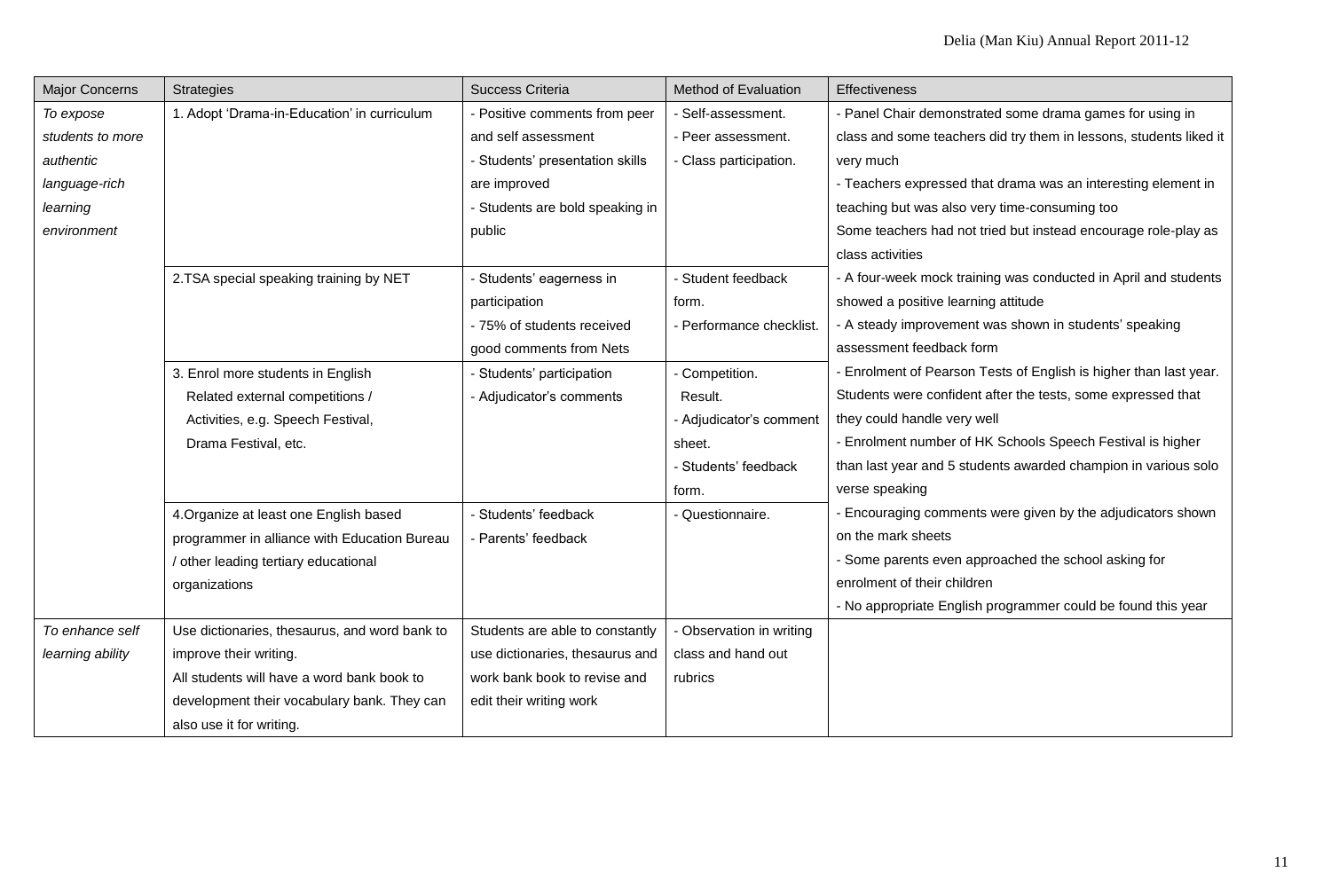| <b>Major Concerns</b> | Strategies                                   | Success Criteria               | Method of Evaluation      | <b>Effectiveness</b>                                             |
|-----------------------|----------------------------------------------|--------------------------------|---------------------------|------------------------------------------------------------------|
| To promote the        | a. Encourage teachers to attend professional | Encouraging comments from      | -Questionnaire for        | - Planning to be done in 2012 - 2013                             |
| culture of            | development seminar / workshop / training    | teachers and panel chair.      | teachers and school       | -Teachers could manage a co-planning once two chapters but       |
| collaboration and     |                                              |                                | authority                 | not in a regular basis. Lack of time is the only challenge they  |
| peer-observation      |                                              |                                |                           | concerned                                                        |
| among teachers        | b. Organize grade co-planning                | Lesson preparation time is     | -Questionnaires           | - More varieties and language skills were found in reading notes |
|                       |                                              | regulated.                     |                           | and writing worksheets.                                          |
|                       |                                              | Team spirit is enhanced.       |                           | M drive is a common resource bank.                               |
|                       |                                              | Students' learning materials   |                           | - Lesson observation was done only once, planned to do more      |
|                       |                                              | are enriched.                  |                           | often in 2012 - 2013.                                            |
|                       | c. Set up teaching materials bank            | 80% of teachers keep           | -Questionnaires           | - Assignment checking was done once at Christmas and             |
|                       |                                              | uploading / modifying the      |                           | teachers showed quality performance in checking exercises.       |
|                       |                                              | material bank frequently       |                           |                                                                  |
|                       | d. Organize regular peer lesson observation  | 75% of teachers attained grade | - Panel Chair's checklist |                                                                  |
|                       |                                              | 3 out of 4                     | & Upload record           |                                                                  |
|                       | e. Set up assignment checking mechanism      | 75% of teachers attained       | - Lesson                  |                                                                  |
|                       |                                              | satisfactory performance.      | Observation               |                                                                  |
|                       |                                              |                                | Sheet                     |                                                                  |
|                       |                                              |                                | - Assignment checking     |                                                                  |
|                       |                                              |                                | form                      |                                                                  |
|                       |                                              |                                |                           |                                                                  |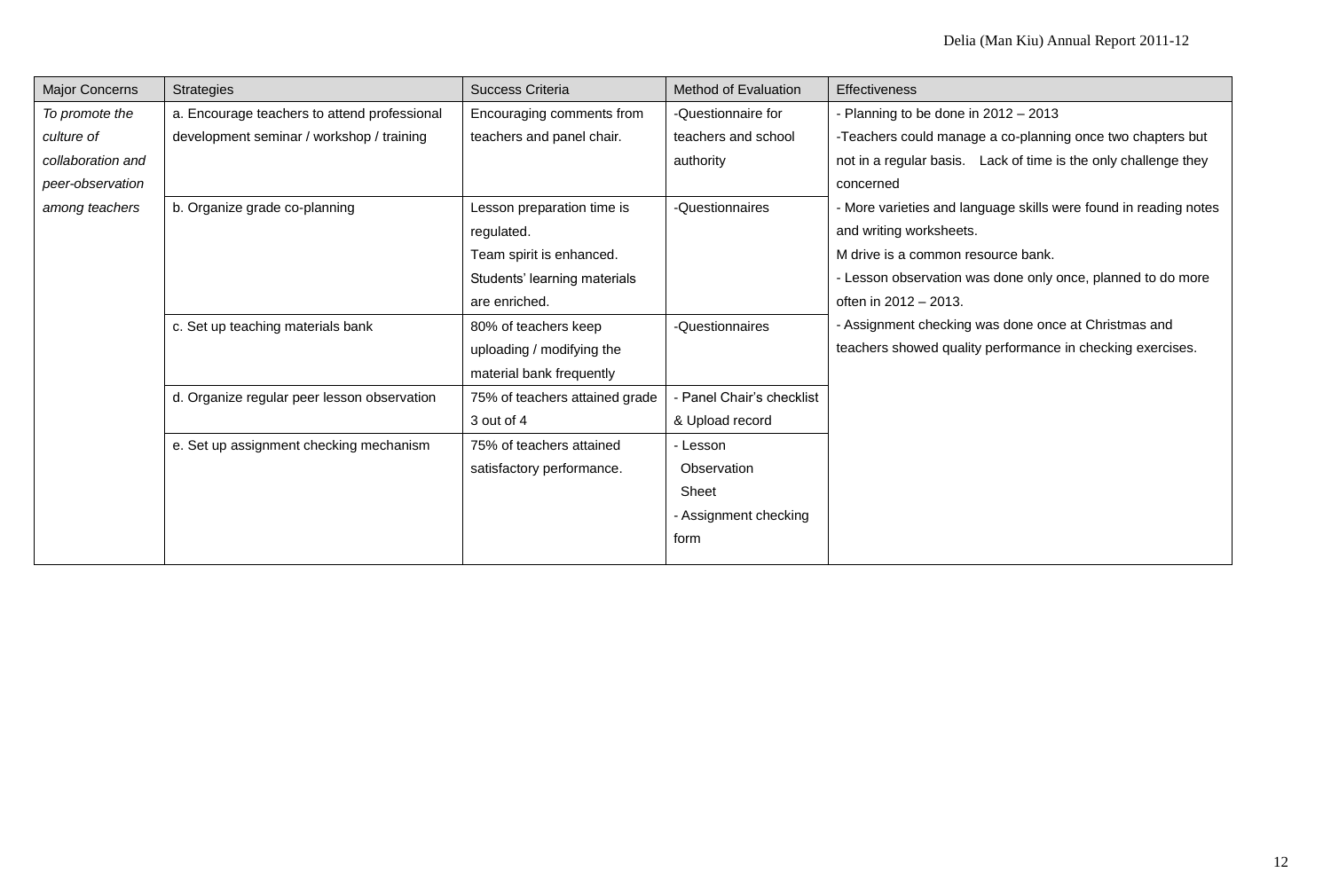### STUDENT SUPPORT & PERFORMANCE

| Major Concerns    | <b>Strategies</b>                              | Success Criteria                 | Method of Evaluation      | <b>Effectiveness</b>                                                 |
|-------------------|------------------------------------------------|----------------------------------|---------------------------|----------------------------------------------------------------------|
| Enhance students' | 1. Enhancement of Community Spirit             |                                  |                           |                                                                      |
| character as a    | 1.1 Organize regular PTA meetings and joint    | About 4 meetings and activities  | Questionnaires            | - In this school year, we held four joint parent activities, such as |
| global citizen    | parent activities                              | among whole school year          | Feedback from parents.    | Reused material design competition in December, 2011, Red            |
|                   |                                                |                                  |                           | Day in January, 2012, Games Day in March, 2012 and the               |
|                   |                                                |                                  | - APASO survey            | Science Fun Day in May, 2012. Besides, we held the regular           |
|                   |                                                |                                  |                           | meetings with parents to do the evaluation and reflection after      |
|                   |                                                |                                  |                           | these four activities.                                               |
|                   | 1.2 Organize more visit to know more about the | At least 3 visit to know more    | - 70% of students visited | - In this school year, we held a lot of activities in visiting our   |
|                   | facilities of community                        | about different facilities of    | any 2 facilities of       | community to widen the horizon of the students. It includes G.S.     |
|                   |                                                | community. E.g. Library, elderly | community.                | outings of visiting the Tsing Yi Police Station, Hong Kong           |
|                   |                                                | centre, police station, etc.     |                           | Zoological and botanical Gardens, Sha Tin Road Safety Park           |
|                   |                                                |                                  | - APASO survey            | and, Hong Kong Space Museum, Hong Kong Museum of History             |
|                   |                                                |                                  |                           | and the Museum of medical Sciences. Those visits provide             |
|                   |                                                |                                  |                           | different chances for students to understand their community         |
|                   |                                                |                                  |                           | better. Besides, The SGO and school services also arranged the       |
|                   |                                                |                                  |                           | visit to the elderly centre in order to show our concern over the    |
|                   |                                                |                                  |                           | needy in the community. Moreover, the school also arranged a         |
|                   |                                                |                                  |                           | visit to the Tsing Yi Post office during the J.1 bridging            |
|                   |                                                |                                  |                           | programme.                                                           |
|                   |                                                |                                  |                           | - There are more than 70% of our students participated in two        |
|                   |                                                |                                  |                           | activities in visiting the facilities of our community.              |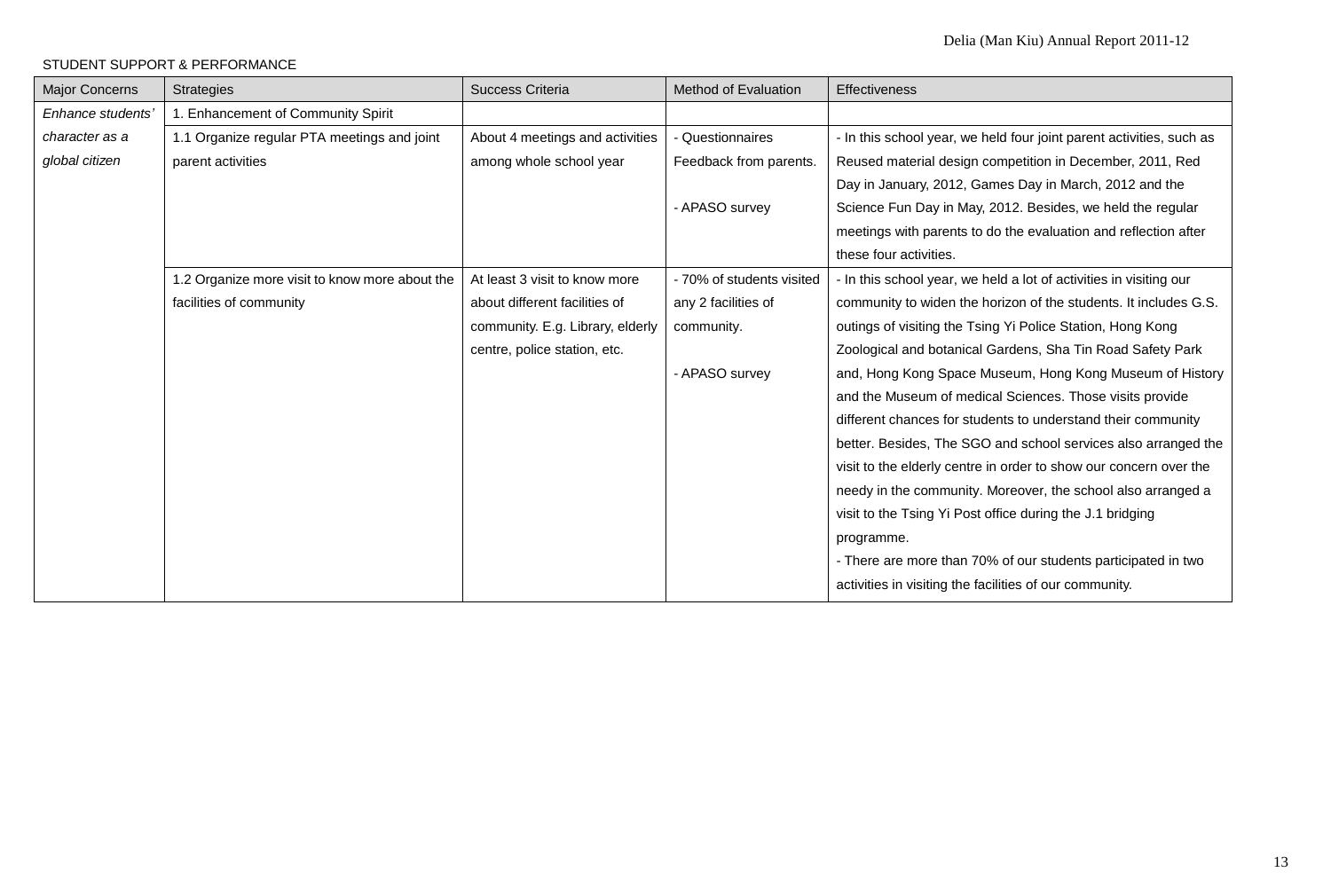| <b>Major Concerns</b> | <b>Strategies</b>                        | Success Criteria<br>Method of Evaluation |                          | <b>Effectiveness</b>                                               |
|-----------------------|------------------------------------------|------------------------------------------|--------------------------|--------------------------------------------------------------------|
|                       | 1.3 Arouse the concept of global citizen | Right & Duty:                            | - 60% upper primary      | - In this school year, we held five different kinds of activities, |
|                       |                                          | Participated in NGO activities.          | students participated in | which are related to the concept of global citizen. We             |
|                       |                                          | E.g. Community Chest                     | any NGO activities.      | encouraged and arranged our students to join 'One Person, One      |
|                       |                                          | donation and activity.                   |                          | Letter', World Reading Day, Charity Free Dress Day, Visit home     |
|                       |                                          |                                          |                          | of elderly, World Light Off Day. Difference subjects focused on    |
|                       |                                          | <b>Environmental Friendly:</b>           | - 50% of students in     | different area, such as environmental protection, in General       |
|                       |                                          | Join the "One Person One"                | school joined this       | Studies, caring or human relationship in students counselling,     |
|                       |                                          | Flower" competition organized            | scheme.                  | etc.                                                               |
|                       |                                          | by the Leisure and Cultural              |                          | - Varity of subjects or teachers were co-operated to enhance our   |
|                       |                                          | Services Department                      | - APASO survey           | students to join schemes that are learning to be a global citizen. |
|                       |                                          |                                          |                          | Greening activity in-charge teacher arranged our students to join  |
|                       |                                          | Promote environmental value              |                          | 'One Person, One Flower' competition organized by the Leisure      |
|                       |                                          | by organizing Greening                   |                          | and Cultural Services Department. In conclusion, we can achieve    |
|                       |                                          | Members                                  |                          | the goal '60 % upper primary students participated in NGO          |
|                       |                                          |                                          |                          | activities'.                                                       |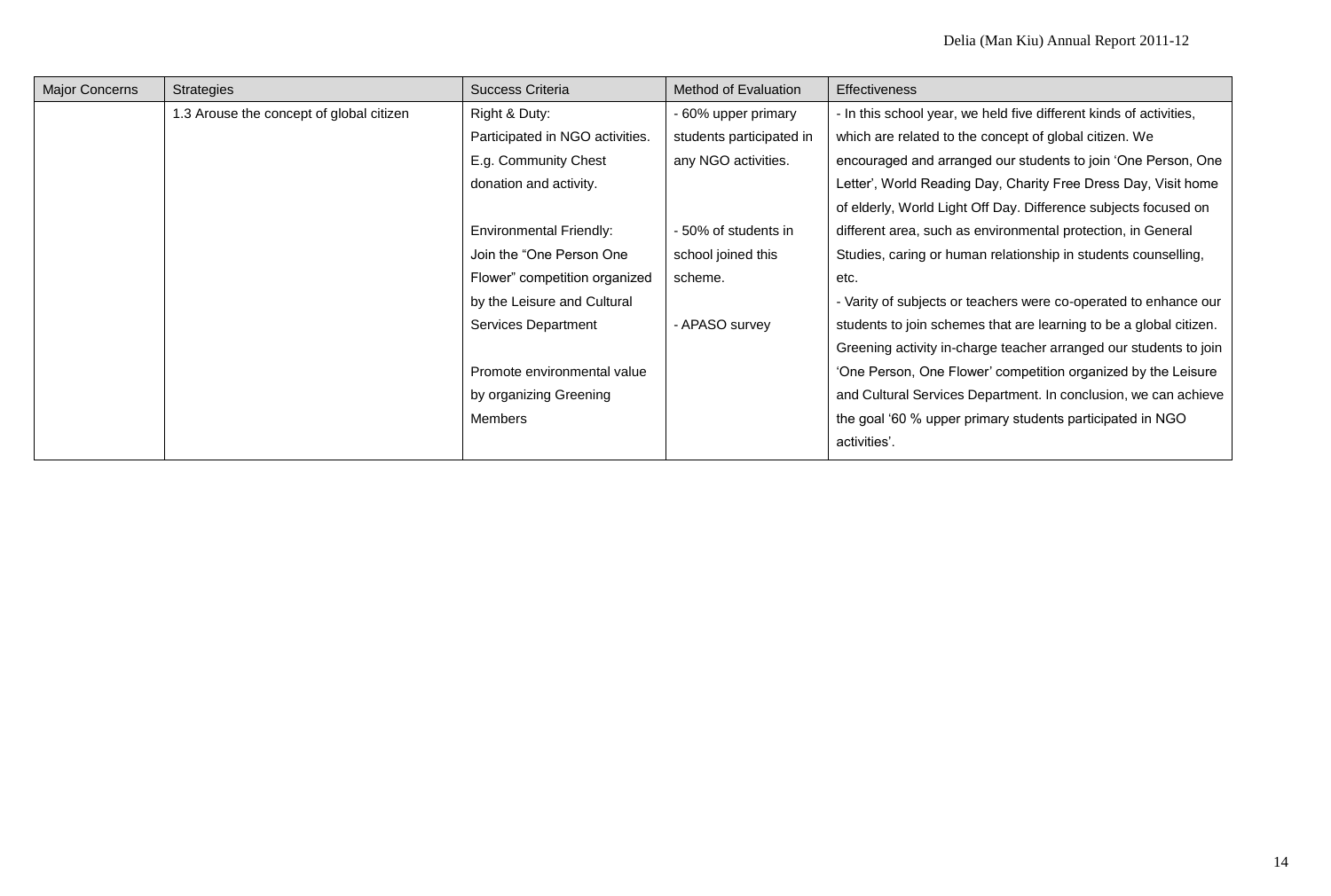| Major Concerns | <b>Strategies</b>                             | Success Criteria<br>Method of Evaluation |                     | <b>Effectiveness</b>                                                 |  |
|----------------|-----------------------------------------------|------------------------------------------|---------------------|----------------------------------------------------------------------|--|
|                | 2. Promotion of Value Education               |                                          |                     |                                                                      |  |
|                | 2.1 Arouse the awareness of the importance of | Organize "Star Hunt" award               | - Teachers feedback | - Organize "Star Hunt" award scheme to appreciate outstanding        |  |
|                | moral education                               | scheme to appreciate                     |                     | students in upper primary students.                                  |  |
|                |                                               | outstanding students in upper            |                     | - In order to arose the awareness of the importance of moral         |  |
|                |                                               | primary students                         | - APASO survey      | education, in this academic year 2011-2012, we have planned to       |  |
|                |                                               |                                          |                     | organize a "star hunt" award scheme to appreciate students in        |  |
|                |                                               |                                          |                     | different moral attitude such as politeness, cleanliness, helpful,   |  |
|                |                                               |                                          |                     | honestly etc. This scheme is suitable to all J.1-J.6 students in our |  |
|                |                                               |                                          |                     | school.                                                              |  |
|                |                                               |                                          |                     | - We will run this scheme in the coming academic year                |  |
|                |                                               |                                          |                     | 2012-2013. Every student will receive a "star hunt" record paper     |  |
|                |                                               |                                          |                     | at the beginning of September. They are going to collect different   |  |
|                |                                               |                                          |                     | stars in varies moral areas. Every teacher has the right to give     |  |
|                |                                               |                                          |                     | stars to students once they fulfill the requirement of that area.    |  |
|                |                                               |                                          |                     | Moreover, we will also develop a theme on every 2 weeks, such        |  |
|                |                                               |                                          |                     | as polite weeks, helpful weeks etc. We expect most of the            |  |
|                |                                               |                                          |                     | students will perform better in specific areas under the promotion   |  |
|                |                                               |                                          |                     | of different themes. We also hope that the scheme will be            |  |
|                |                                               |                                          |                     | successful to achieve a good result; about 80% of our students       |  |
|                |                                               |                                          |                     | will receive at least 4 stars in different areas during the whole    |  |
|                |                                               |                                          |                     | academic year 2012-2013.                                             |  |
|                |                                               |                                          |                     | - For details, please view our proposal of "Star Hunt" award         |  |
|                |                                               |                                          |                     | scheme.                                                              |  |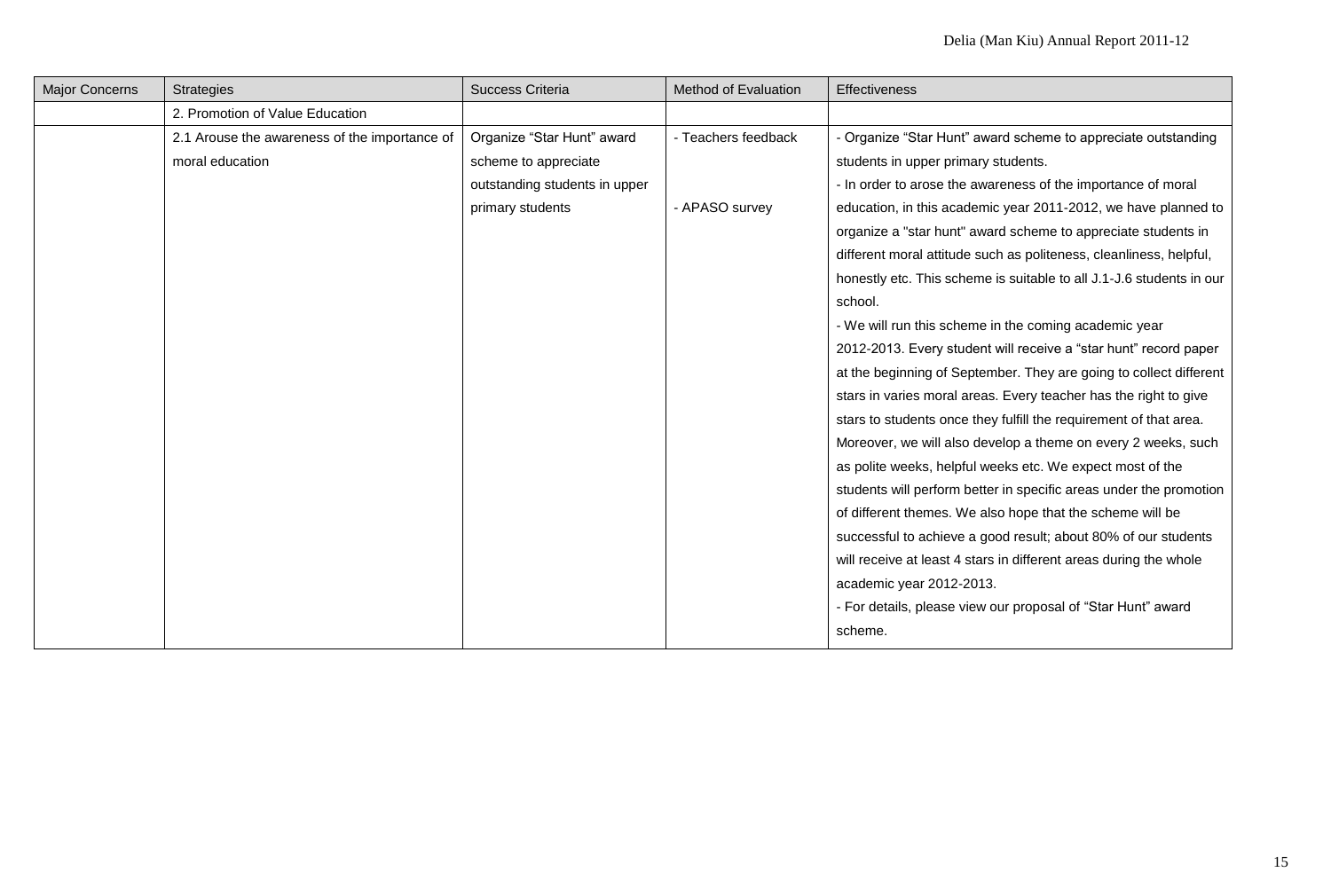| 2.2 Maintain healthy personal development. | Organise "Life Education"  | 75% of students'     | - Ms. Siu Y has organised "Life Education - emotion" workshops       |
|--------------------------------------------|----------------------------|----------------------|----------------------------------------------------------------------|
|                                            | workshops for J.5 students | feedback is positive | for J.5 student, there are 3 classes per class (Total 9 classes for  |
|                                            | (emotion)                  |                      | 3 classes in J5), so we believed it may provided some help to        |
|                                            |                            |                      | students according to let students know more about themselves,       |
|                                            | Promote opportunities for  |                      | controlling their emotions, and some interpersonal skills. We        |
|                                            | serving others within the  |                      | decided to invite social worker to hold classes in next year again,  |
|                                            | school.                    |                      | but we do not believe that 3 classes are enough for students.        |
|                                            |                            |                      | To have continuous positive progress, we though all teachers         |
|                                            | Bi-weekly assembles.       |                      | may involve into this program, then all levels get benefits from it. |
|                                            |                            |                      | - Mr. Cheng organized a prefect team to in order build up a          |
|                                            |                            |                      | harmonious environment. Through some school services                 |
|                                            |                            |                      | prefects experienced and educated morally. At the same time,         |
|                                            |                            |                      | they are implementing a moral example to lower primary               |
|                                            |                            |                      | students. Peer learning is one of the strategies to consolidated     |
|                                            |                            |                      | their personal development other than taught by teacher only.        |
|                                            |                            |                      | - Ms. Lam organized a team of librarian.                             |
|                                            |                            |                      | - Ms. Siu Y has promoted opportunities for serving others within     |
|                                            |                            |                      | the school like.                                                     |
|                                            |                            |                      | - Mr. Chan SC has organised bi-weekly assembles for all              |
|                                            |                            |                      | students, some moral topics have be chosen by him and his            |
|                                            |                            |                      | team. After assemble, he collected some files from all levels,       |
|                                            |                            |                      | and the result of the worksheets is quit well. Teachers provided     |
|                                            |                            |                      | some feedback for students in order to let students have deeper      |
|                                            |                            |                      | reflection. The bi-weekly assemble is more organised but we          |
|                                            |                            |                      | believed that we may provide more activities afterward to            |
|                                            |                            |                      | consolidate the message we would like to share. Gaining              |
|                                            |                            |                      | experience is one of important learning process, other than read,    |
|                                            |                            |                      | listen and answer. Students should try to take action as well. So    |
|                                            |                            |                      | we may co-operate with Mr. Wong WN to hold the "Star Hunt"           |
|                                            |                            |                      | program in order to encourage students to develop a positive         |
|                                            |                            |                      | personality.                                                         |
|                                            |                            |                      |                                                                      |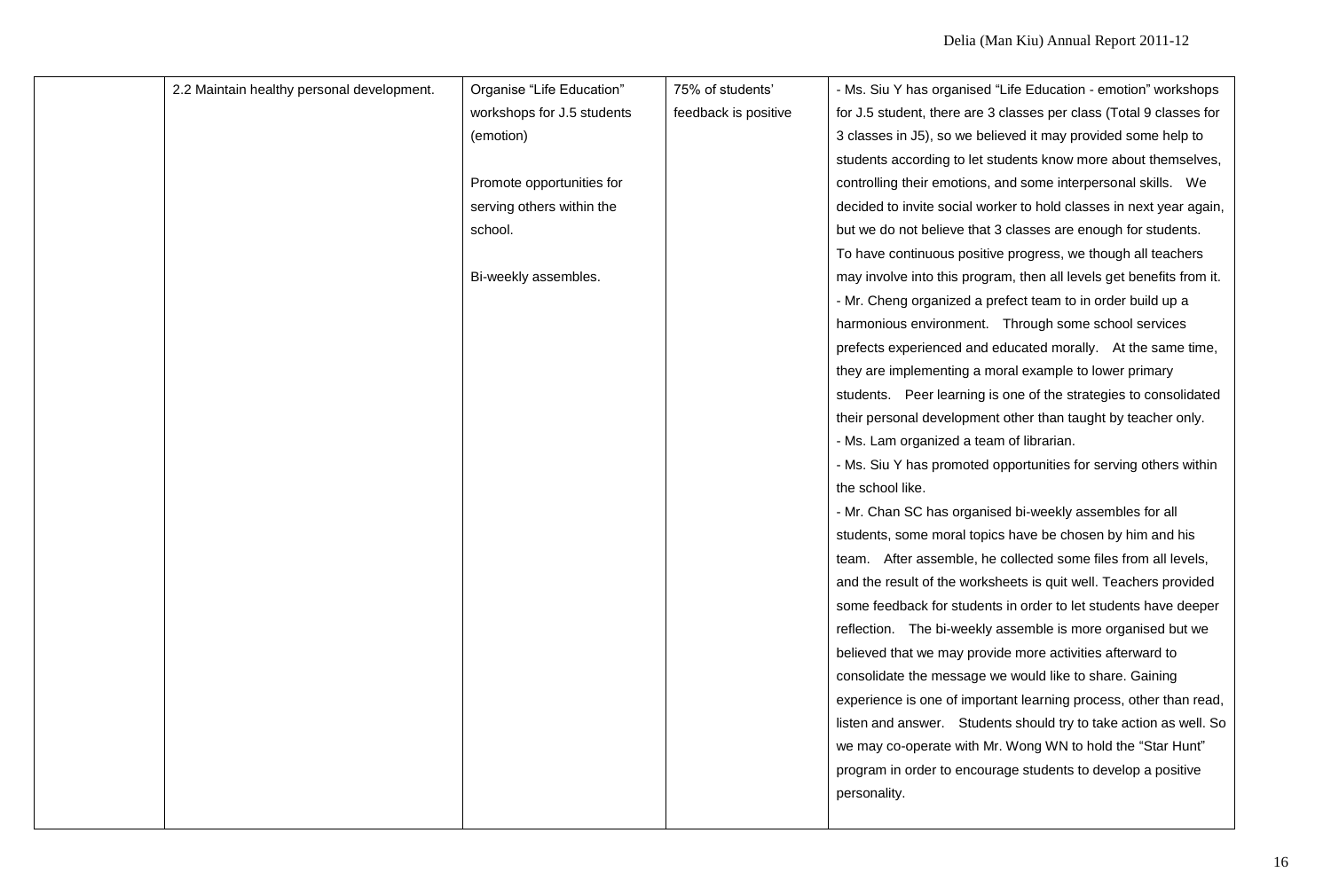| <b>Major Concerns</b> | <b>Strategies</b>                                                          | Success Criteria                                                                                                                                                    | Method of Evaluation                                                                        | <b>Effectiveness</b>                                                                                                                                                                                                                                                                                                                                                                                                                                                                                               |
|-----------------------|----------------------------------------------------------------------------|---------------------------------------------------------------------------------------------------------------------------------------------------------------------|---------------------------------------------------------------------------------------------|--------------------------------------------------------------------------------------------------------------------------------------------------------------------------------------------------------------------------------------------------------------------------------------------------------------------------------------------------------------------------------------------------------------------------------------------------------------------------------------------------------------------|
|                       | 3. Enhancement of Self- confidence                                         |                                                                                                                                                                     |                                                                                             |                                                                                                                                                                                                                                                                                                                                                                                                                                                                                                                    |
|                       | 3.1 Enhance students' confidence,<br>competence and problem solving skill. | Organize two Community<br>Orienteering / Day Camp for<br>J.5 and J.6 students with social<br>worker<br>Organize Smart Kids<br>programme for J.4 and J.5<br>students | Over 90% attendance<br>Over 90% attendance<br>Over 80% of Students'<br>feedback is positive | - Ms. Siu Y organized two community orienteering / day camp for<br>J.5 and J.6 students. There is over 90% attendance, and<br>agreed their communication skill was improved after the<br>program. But only 68% participants agreed the program helped<br>them to learn how to accept others. She organized "Cookery for<br>all" programme to enhance students' confidence. 85.7%<br>participants agreed the program objectives were totally achieved,<br>and 14.3% participants agreed the program objectives were |
|                       |                                                                            | Organize bridging programme<br>for J.1 students to help them<br>adapt to the school life and<br>understand more about<br>different cultures                         | Over 50% attendance<br>Over 70% of parents'<br>feedback is positive<br>APASO survey         | nearly achieved. She organized a "Smart Kids" program to<br>enhance student's competence in interpersonal skill and problem<br>solving skills, there is 85% participants agreed the program<br>achieved the objectives. Mr. Cheung organized a "Bridging<br>Program" for new J1 students, and over 70% of parents'<br>feedback is positive.                                                                                                                                                                        |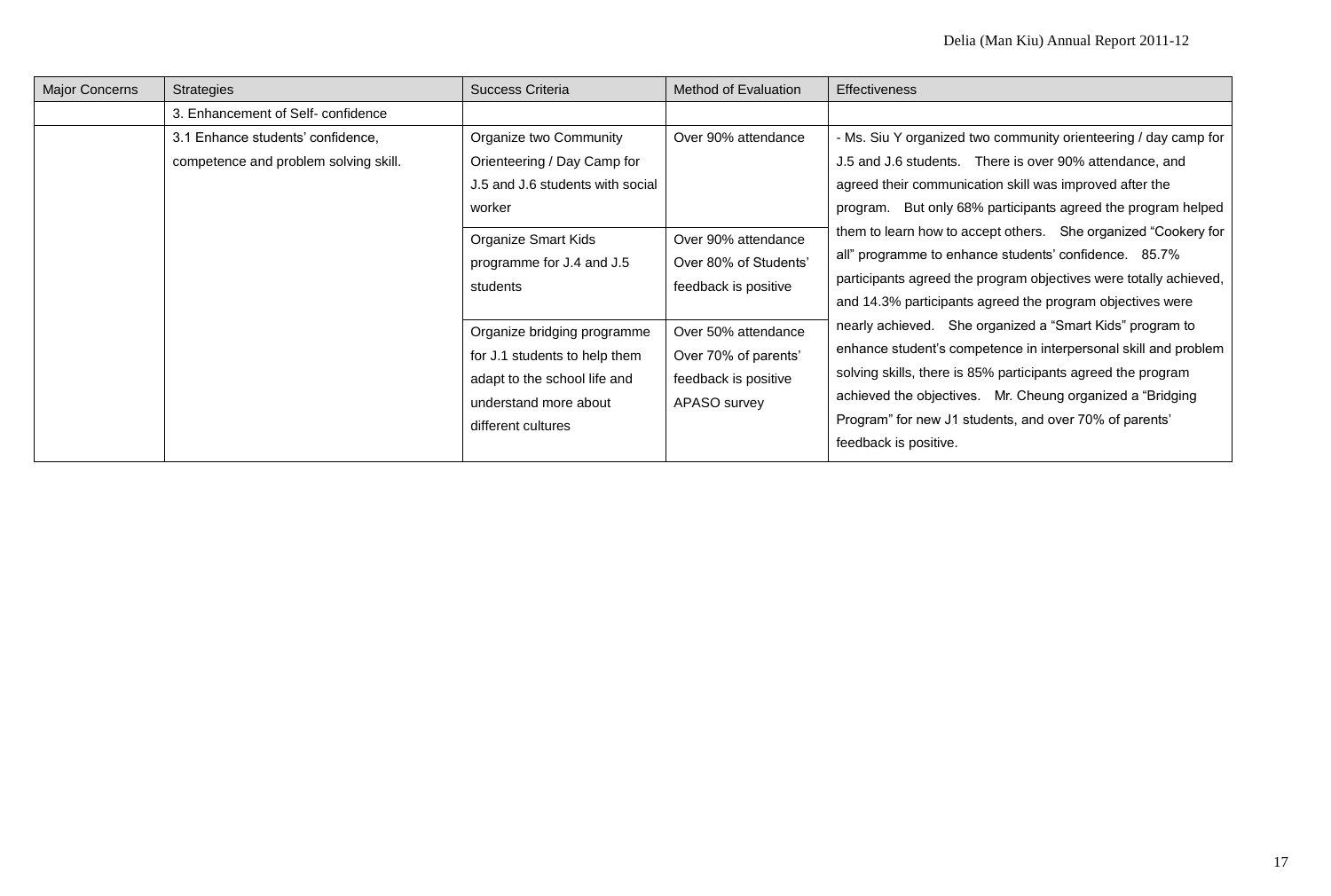| Major Concern     | Intended Outcomes / Targets   | <b>Strategies</b>                 | <b>Evaluation Mechanism</b> | Success Criteria              | Achievement / Reflection                              |
|-------------------|-------------------------------|-----------------------------------|-----------------------------|-------------------------------|-------------------------------------------------------|
| To foster the One | Enable students to become     | Employ experienced coaches        | Feedback from coaches       | - Positive feedback from      | - During the academic year, our students              |
| Life One Art or   | more confident, creative and  | and organize regular training     | Observe students'           | coaches                       | fully utilized the opportunities to develop           |
| Sports Scheme     | effective learners            |                                   | performance and             | 80% of students are willing   | individual potential in performing arts and           |
|                   |                               |                                   | percentage of student       | to enrol the activities again | pave the way for their future development.            |
|                   |                               |                                   | joining the activities      | - Students are able to        |                                                       |
|                   |                               |                                   |                             | perform in inter-class        |                                                       |
|                   |                               |                                   |                             | competitions                  |                                                       |
|                   | Develop students potential in | Enrol students in public          | Judges' comments on         | - Positive comments from      | - The Oriental Dance Teams have got the               |
|                   | performing arts               | competitions e.g. Hong Kong       | students' performance       | judges                        | Highly Commended Award in Hong Kong                   |
|                   |                               | <b>School Dance Festival</b>      |                             |                               | - Schools Dance Festival and Silver Award             |
|                   |                               |                                   |                             |                               | in Open Dance Festival                                |
|                   |                               |                                   |                             |                               | - From the prizes that our students got can           |
|                   |                               |                                   |                             |                               | prove that our students procured                      |
|                   |                               |                                   |                             |                               | impressive attainments in participating in a          |
|                   |                               |                                   |                             |                               | rich variety of activities.                           |
|                   |                               |                                   |                             |                               |                                                       |
|                   | Increase students' interest   | Organize inter-class              | Percentage of students'     | - Increase in percentage of   | - Our students were encouraged to take                |
|                   | towards arts in school.       | competition in school e.g.        | participation               | students' participation.      | part inter-school events with the aim of              |
|                   |                               | <b>Integrated Musical Contest</b> | Observation on              | - Positive feedback from      | unleashing their creativity, developing and           |
|                   |                               |                                   | students' performance       | teachers.                     | maximizing their potential.                           |
|                   |                               |                                   |                             |                               | - More than 80% of students have                      |
|                   |                               |                                   |                             |                               | participated in those inter-class                     |
|                   |                               |                                   |                             |                               | competitions.                                         |
|                   | Enhance students' singing     | Organize regular practice         | Comments from school        | - Positive feedback from      | - Our School Choir has got the Certificate            |
|                   | skills                        | throughout the year               | teachers and judges         | teachers and judges.          | of Merit in the 64 <sup>th</sup> Hong Kong Schools    |
|                   |                               | Enrol students in Public          |                             |                               | - Music Festival and the 3 <sup>rd</sup> place in the |
|                   |                               | Competitions e.g. Hong Kong       |                             |                               | 11 <sup>th</sup> Hong Kong Inter-Primary School.      |
|                   |                               | Inter Primary School English      |                             |                               | - English Folk Song Group Singing                     |
|                   |                               | Folk Song Competition and         |                             |                               | Contest.                                              |
|                   |                               | Hong Kong School Music            |                             |                               |                                                       |
|                   |                               | Festival                          |                             |                               |                                                       |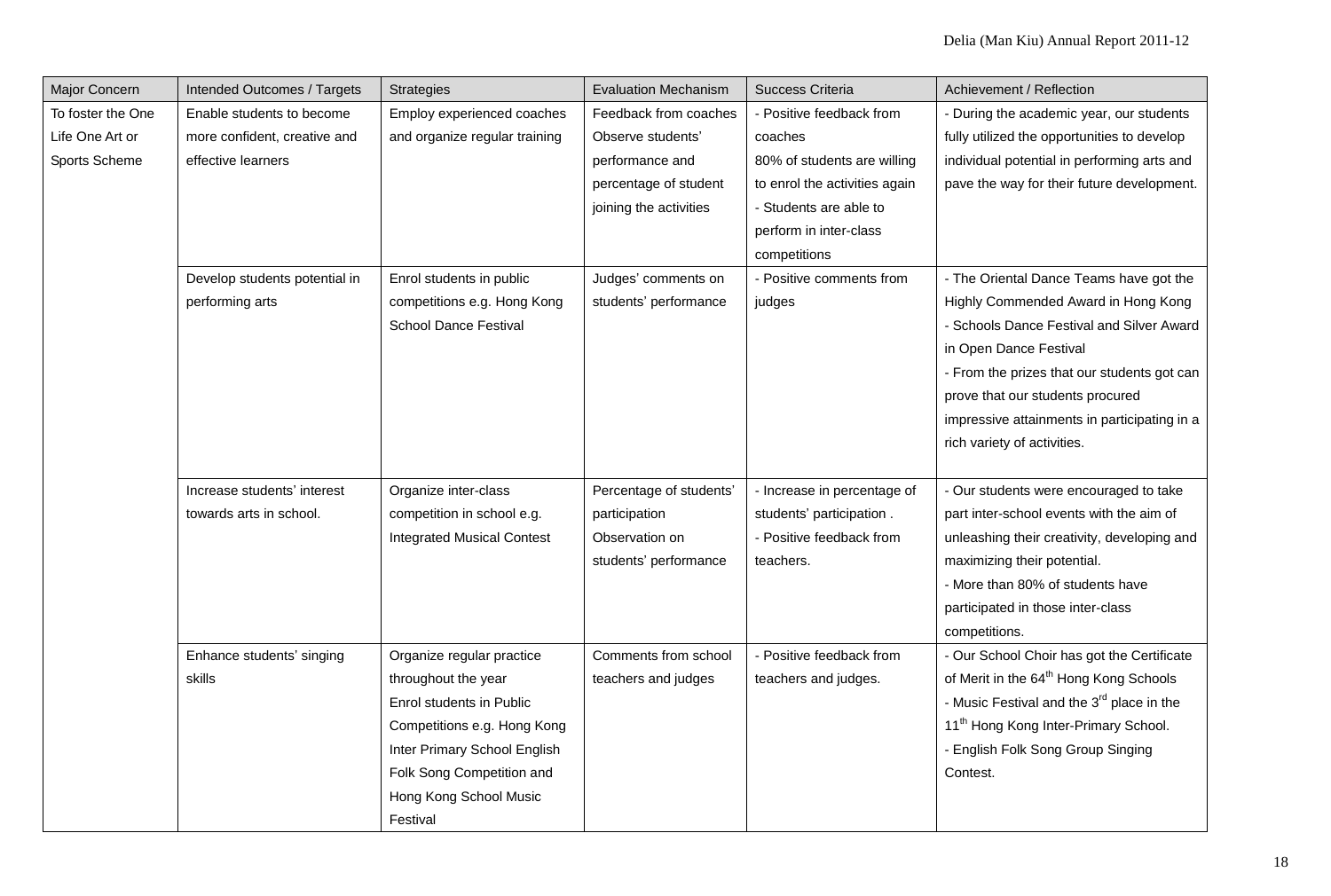| Major Concern     | Intended Outcomes / Targets   | <b>Strategies</b>              | <b>Evaluation Mechanism</b> | Success Criteria              | Achievement / Reflection                  |
|-------------------|-------------------------------|--------------------------------|-----------------------------|-------------------------------|-------------------------------------------|
| To foster the One | Students are able to have     | - Organize performance in      | - Observation from          | - 80% of students are willing | - The percussion is a new activity in our |
| Life One Art or   | more exposure on music.       | school.                        | teachers                    | to join again.                | school this year. However, students have  |
| Sports Scheme     |                               | - Encourage students to create | - Percentage of             | - 80% of students are eager   | shown great increase in it. Their great   |
|                   |                               | and design the percussion      | students' participation     | to create the percussion      | performance in creating percussion sound  |
|                   |                               | sound                          |                             | sound.                        | has impressed the audiences in the        |
|                   |                               |                                |                             |                               | Integrated Musical Contest.               |
|                   | Enhance students' ability and | - Employ an experienced        | - Comments from coach       | - Positive feedback from      | - Drama is an artistic expression         |
|                   | interest in Chinese drama     | coach Encourage non-Chinese    | Feedback from               | coach and audiences.          | incorporating different elements such as  |
|                   | performances.                 | speaking to join Chinese       | audiences                   | - Percentage of non-Chinese   | literature, music, live performances,     |
|                   |                               | Drama.                         | - Percentage of             | speaking participation        | graphic designsetc. It provides students  |
|                   |                               |                                | students' participation     | increase.                     | with diverse learning experiences and     |
|                   |                               |                                |                             |                               | hence explores students' creativity and   |
|                   |                               |                                |                             |                               | imagination. Involving in a drama         |
|                   |                               |                                |                             |                               | production, students learn to be          |
|                   |                               |                                |                             |                               | more independent and communicative.       |
|                   |                               |                                |                             |                               | - Collaboration skills can also be        |
|                   |                               |                                |                             |                               | improved.                                 |
|                   |                               |                                |                             |                               | - The non - Chinese speaking students of  |
|                   |                               |                                |                             |                               | our Chinese Drama have shown great        |
|                   |                               |                                |                             |                               | effort and talent in drama production, as |
|                   |                               |                                |                             |                               | they impressed the audience by their good |
|                   |                               |                                |                             |                               | show in the Integrated Musical Contest.   |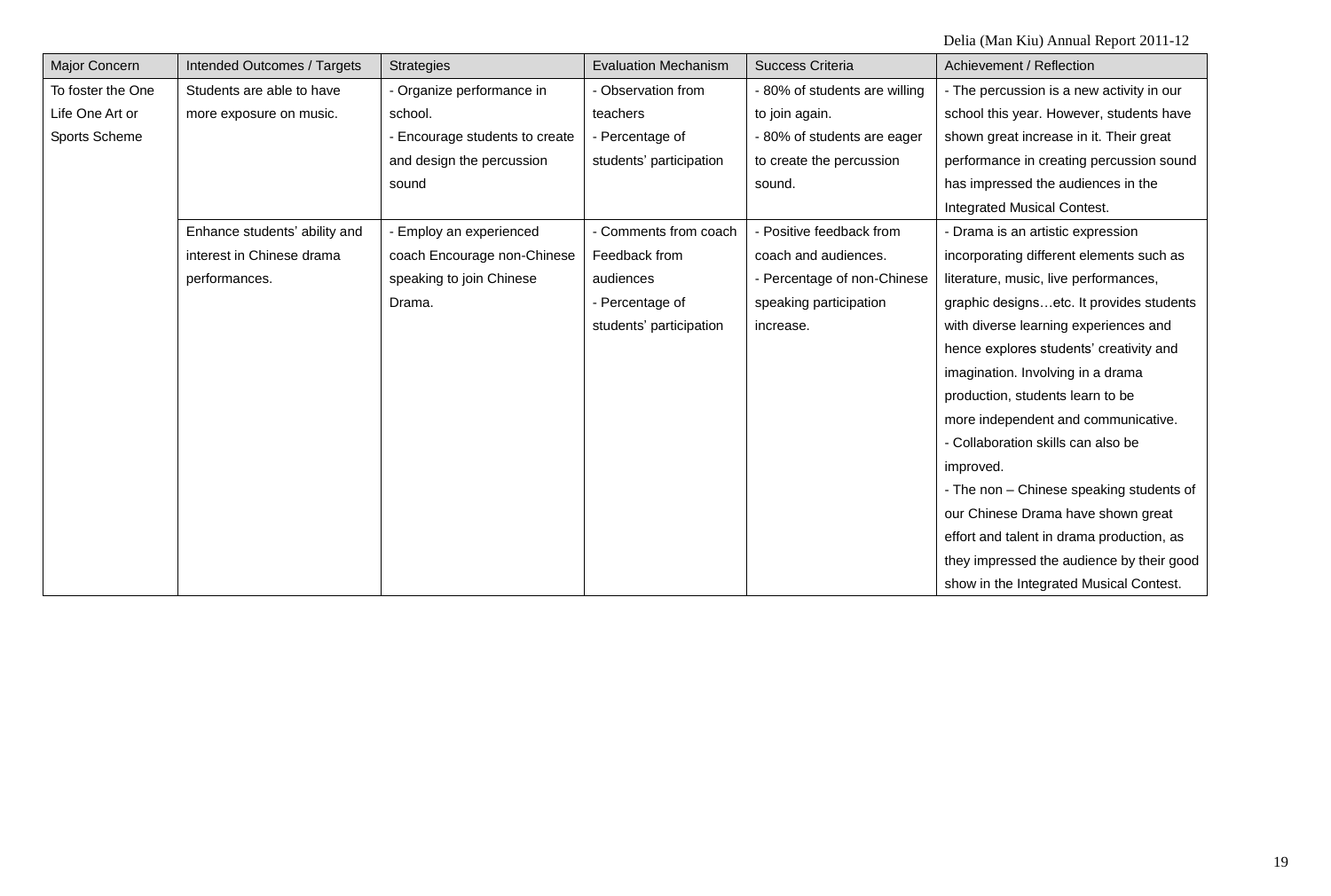| Major Concern     | Intended Outcomes / Targets    | <b>Strategies</b>         | <b>Evaluation Mechanism</b>       | Success Criteria            | Achievement / Reflection                               |
|-------------------|--------------------------------|---------------------------|-----------------------------------|-----------------------------|--------------------------------------------------------|
| To foster the One | Enable students to develop     | - Organize speech as      | - Judges' comments.               | - Positive comments from    | - Our students have shown their great                  |
| Life One Art or   | their interests in learning    | regular extra-curricular  | - Percentage of students'         | judges.                     | talent in speech this year. They have got              |
| Sports Scheme     | language and an attitude to    | activity                  | participation.                    | - Percentage of students'   | five $1st$ place, five $2nd$ place, one $3rd$ place    |
|                   | admire the power of language   | - Organize in - school    |                                   | participation increase.     | and also merit certificates.                           |
|                   |                                | speech competitions       |                                   |                             |                                                        |
|                   |                                | Enrol students Hong       |                                   |                             |                                                        |
|                   |                                | Kong School Speech        |                                   |                             |                                                        |
|                   |                                | Festival                  |                                   |                             |                                                        |
|                   | Enable students to develop     | Organize girls' team      | - Feedback from teachers          | - Positive feedback from    | - This year our school has organized more              |
|                   | their potentials in sports and | Organize more variety     | Percentage of students'           | teachers.                   | variety of sports teams e.g., girls' soccer,           |
|                   | enhance their skills           | of sports teams           | participation in different sports | - Increase in percentage of | volleyball and cricket which enable more               |
|                   |                                | Organize regular          | teams.                            | students' participation in  | students to participate in sports.                     |
|                   |                                | practice                  | - Results from competitions.      | sports.                     | - Our cricket teams have got the 2 <sup>nd</sup> and   |
|                   |                                | Enrol students in inter - |                                   | - Result from competitions. | the 3 <sup>rd</sup> place in Primary School Playground |
|                   |                                | school competitions       |                                   |                             | League. Our basketball team has got the                |
|                   |                                |                           |                                   |                             | 2 <sup>nd</sup> place in Hong Kong Schools Sports      |
|                   |                                |                           |                                   |                             | Federation - Tsing Yi Area Inter- Primary              |
|                   |                                |                           |                                   |                             | Schools Basketball Competition.                        |
|                   |                                |                           |                                   |                             | - One our student has got the A.S Watson               |
|                   |                                |                           |                                   |                             | Group Hong Kong Students Sports                        |
|                   |                                |                           |                                   |                             | Awards.                                                |
|                   |                                |                           |                                   |                             | - Our Track and Field members have also                |
|                   |                                |                           |                                   |                             | got a remarkable result in Inter- Primary              |
|                   |                                |                           |                                   |                             | Schools Athletics Competition. We have                 |
|                   |                                |                           |                                   |                             | got two $4^{th}$ place and one $2^{nd}$ place in       |
|                   |                                |                           |                                   |                             | softball, one 4 <sup>th</sup> place and one champion   |
|                   |                                |                           |                                   |                             | in shot put.                                           |